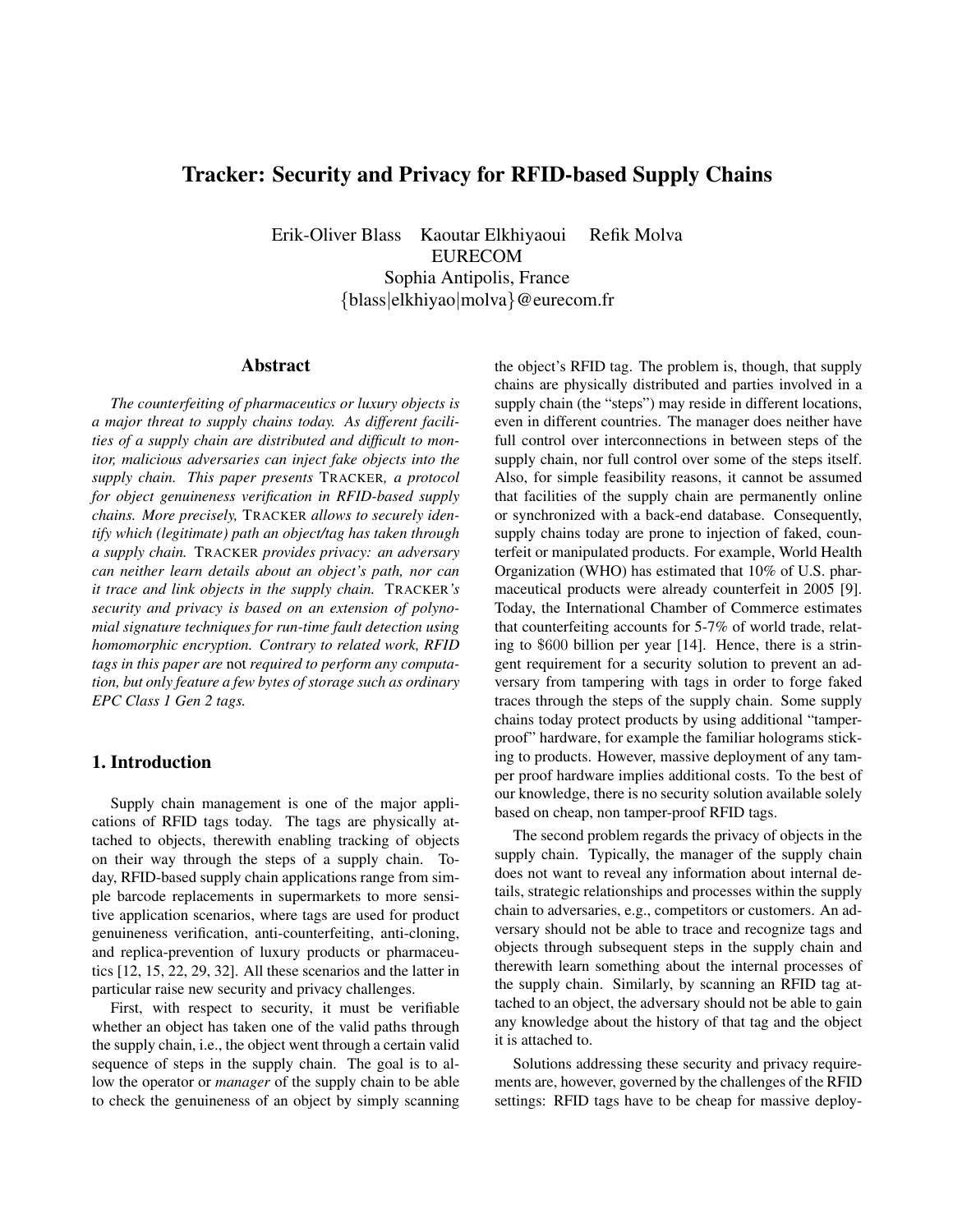ments and therefore can only afford lightweight computational capabilities. Traditional security and privacy solutions would overburden tiny tags and therefore are ineligible. Moreover, the manager of the supply chain uses a handheld RFID reader which is typically an embedded device. Consequently, the path verification at the manager should require few cryptographic operations.

Note that security and privacy requirements for RFIDbased supply chain management call for more than just privacy-preserving authentication as already extensively covered in the literature, cf., Avoine [3]. As a new requirement raised by the supply chain management, the soundness of the history kept in the tags must be assured throughout the steps of the supply chain.

This paper presents TRACKER, a protocol for secure, privacy-preserving supply chain management with RFID tags. The main idea behind TRACKER is to encode paths in a supply chain using polynomial signature techniques similar to software run-time fault detection. These polynomials will be evaluated using homomorphic encryption, thereby providing security and privacy.

TRACKER's major contributions are:

- TRACKER allows to determine the exact path that each  $tag<sup>1</sup>$  went through in the supply chain.
- TRACKER provides provable security: an adversary cannot create new tags or modify existing ones and fake that a tag went properly through the supply chain.
- TRACKER is privacy-preserving: only the manager of the supply chain, but no adversary, can find out a tag's path. Also, TRACKER achieves *unlinkability*. An adversary cannot link tags it observes on subsequent occasions.
- To perform path verification, the manager is required to perform  $O(1)$  computations per tag, i.e., the computational complexity of path verification does neither depend on the number of tags in the supply chain  $n$ , nor on the number of valid paths  $\nu$ . Memory requirements scale with  $O(n + \nu)$  for the manager.
- Contrary to related work such as Ouafi and Vaudenay [25] or Li and Ding [21], TRACKER does not require tags to perform *any* computation. Instead, TRACKER relies on passive tags with limited storage, such as standard EPC Class 1 Generation 2 tags. Due to lower hardware complexity, this implies less productions costs and cheaper (or cheapest) tags in comparison to related work.
- RFID readers do not need to be permanently online or synchronized with a central data-base. In the same manner, the manager is "offline".
- TRACKER detects, but does not prevent, malicious tampering with tags' internal states by any adversary.

The rest of this paper is structured as follows: after presenting a formal model for a supply chain as used throughout this paper in Section 2, we will state the problem addressed by TRACKER and the adversary model in Section 3. This also includes the security and privacy goals within TRACKER. In sections 4 and 5, we describe TRACKER's details and formally analyze and prove TRACKER's security and privacy properties.

## 2. Background

We use terms and expressions similar to the ones used by Ouafi and Vaudenay [25] and Vaudenay [31].

A supply chain in this paper simply denotes series of consecutive steps that a product has to pass through. The exact meaning or semantic of such a "step" in the supply chain depends on the particular application and will not be discussed here, one could imagine a step being a warehouse or a manufacturing unit. The actual business or manufacturing process that takes place during each step of a supply chain is out of the scope of this paper. From the point of view of this paper, each step of the supply chain is equipped with an RFID reader, and when a product moves to the subsequent step of a supply chain, an interaction takes place between the product's RFID tag and the reader associated with the step. Finally, a manager wants to know whether a product went through the "correct" sequence of steps in the supply chain.

#### 2.1. Entities

The following entities exist in TRACKER:

**Tags**  $T_i$ : Each tag is attached to and therewith stands for a single product or object. A tag  $T_i$  features re-writable memory representing  $T_i$ 's current "state" denoted  $s_{T_i}^j$ . The set of all possible states is denoted with  $S, s_{T_i}^j \in S$ , and  $|S|$ is a sufficiently large security parameter of TRACKER, e.g.,  $|S| = 2^{160}.$ 

**Issuer** *I*: The issuer *I* prepares tags for deployment. While attaching a tag  $T_i$  to a product, I writes an initial state  $s_{T_i}^0$  into  $T_i$ .

**Readers**  $R_k$ : Representing a single step in the supply chain, a reader  $R_k$  can interact with a product's tag  $T_i$ :  $R_k$ reads out  $T_i$ 's current state  $s_{T_i}^j$  and writes an updated state  $s_{T_i}^{j+1}$  into  $T_i$ . Here,  $R_k$  uses some function  $f_{R_k}$  to generate  $s_{T_i}^{j+1}$  out of  $s_{T_i}^j$ , i.e.,  $f_{R_k}(s_{T_i}^j) = s_{T_i}^{j+1}$ . Each reader is

<sup>&</sup>lt;sup>1</sup>Assuming that a tag is physically connected to an object and thereby representing it, this paper uses "tag" and "object" interchangeably.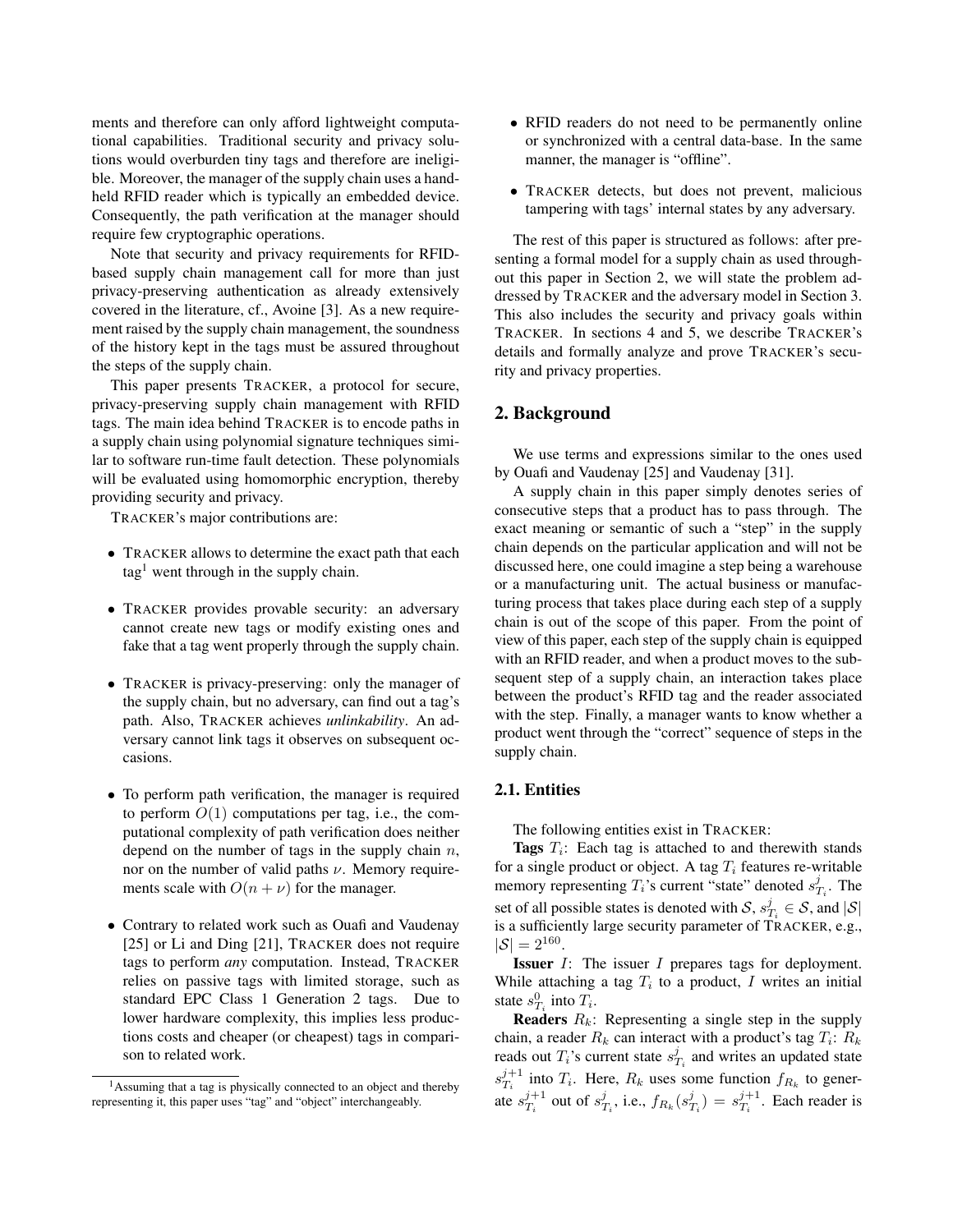assumed to be "offline", i.e., not permanently connected to the issuer, manager, other readers, or some kind of backend database. Only during initial system preparation, we assume that issuer  $I$  can connect to readers, e.g., to send some secrets to the reader using some secure channel.

**Manager**  $M$ : Eventually, a tag arrives at a special step in the supply chain called a *checkpoint*. At a checkpoint, manager M wants to check a tag's genuineness or validity.  $M$  checks whether tag  $T_i$ , and therewith the tagged object, has passed through a valid ("correct") sequence of steps in the supply chain. To do so,  $M$  simply reads out the current state  $s_{T_i}^j$  of  $T_i$ . Solely based on  $s_{T_i}^j$ , M decides whether  $T_i$ went through a valid sequence of steps. We assume that M knows which paths in a supply chain are valid or not. As with readers,  $M$  is assumed to be offline and not synchronized with the rest of the system – besides during an initial setup.

## 2.2. Supply Chain

Formally, a supply chain is represented by a digraph  $G =$  $(V, E)$  consisting of vertices V and edges E.

Each vertex  $v \in V$  is equivalent to one *step* in the supply chain. A vertex/step  $v$  in the supply chain is uniquely associated with a reader  $R_i$ .

Each directed edge  $e \in E$ ,  $e := \overrightarrow{v_i v_j}$ , from vertex  $v_i$  to vertex  $v_i$ , expresses that  $v_i$  is a possible next step to step  $v_i$ in the supply chain. This simply means that according to the organization of the supply chain, a product might proceed to step  $v_j$  after being at step  $v_i$ . If products must not advance from step  $v_i$  to  $v_j$ , then  $\overrightarrow{v_iv_j} \notin E$ . Note that a supply chain can include loops and reflexive edges. Whenever a product in the supply chain proceeds from step  $v_i$  to step  $v_j$ , reader  $R_i$  interacts with the product's tag.

Issuer  $I$  is represented in  $G$  by the only vertex without incoming edges  $v_0$ .

A *path*  $P$  is a finite sequence of steps  $P = \{v_0, \ldots, v_l\},\$ where  $\forall i \in \{0, \ldots, l-1\} : \overline{v_i v_{i+1}} \in E$ , and *l* is the *length* of path P. Clearly, different paths can have different path lengths.

A *valid* path  $\mathcal{P}_{valid_i}$  is a special path which manager M will eventually check products for. A valid path represents a particular legitimate sequence of steps in the supply chain that M is interested in. There may be up to  $\nu$  multiple different valid paths  $\{P_{valid_1}, \ldots, P_{valid_{\nu}}\}$ , in a supply chain.

The last step  $v_l$  of a valid path  $\mathcal{P}_{valid_i} = \{v_0, \ldots, v_l\}$ represents a *checkpoint*. After tag  $T_i$  has passed through such a checkpoint, M will check for  $T_i$ 's path validity.

While manager M might not know *all* possible paths in G, we assume in the following that M knows the *valid paths*, i.e., the sequences of steps, that he is willing to accept as valid.

Figure 1 depicts a sample supply chain. Checkpoints,



**Figure 1. Simple supply chain, checkpoints are encircled.**

where manager  $M$  verifies tags/objects, are encircled. So, after their deployment at issuer I, tags can either start in steps  $a$  or  $b$ . Valid paths in Figure 1 are, for example,  $\{I, a, d\}, \{I, a, d, e\}$  or  $\{I, a, c, c, e\}$ . Other sequences such as  $\{I, a, e\}$  are not valid according to the supply chain.

#### 2.3. A Tracker System

Using the above definitions, a complete TRACKER system consists of

- a supply chain  $G = (V, E)$
- a set  $T$  of n different tags
- a set of possible states  $S$
- a total of  $\eta$  different readers,  $\eta = |E|$
- issuer  $I$  and manager  $M$
- a set of  $\eta$  state transition functions  $f_i : \mathcal{S} \to \mathcal{S}$
- a set of  $\nu$  valid paths
- a set of valid states  $S_{\text{valid}}$
- a database  $DB_{clone}$ , stored at manager  $M$  to protect against cloned tags (see next section)
- a function READ :  $\mathcal{T} \rightarrow \mathcal{S}$  that reads out tag  $T_i$  and returns  $T_i$ 's current state  $s_{T_i}^j$
- a function WRITE:  $T \times S \rightarrow S$  that writes a new state  $s_{T_i}^{j+1}$  into tag  $T_i$ .
- a function CHECK:  $S \rightarrow \begin{cases} \mathcal{P}_{\text{valid}_i}, \text{if tag } T_i \text{ went through } \mathcal{P}_{\text{valid}_i} \\ \emptyset, \text{if } \mathcal{P}_{\text{right}} \text{ that } T \text{ want through } \end{cases}$  $\emptyset$ , if  $\sharp \tilde{P}_{valid}$  that  $T_i$  went through that based on  $T_i$ 's current state  $s_{T_i}^j$  decides about which valid path in the supply chain tag  $T_i$  has taken.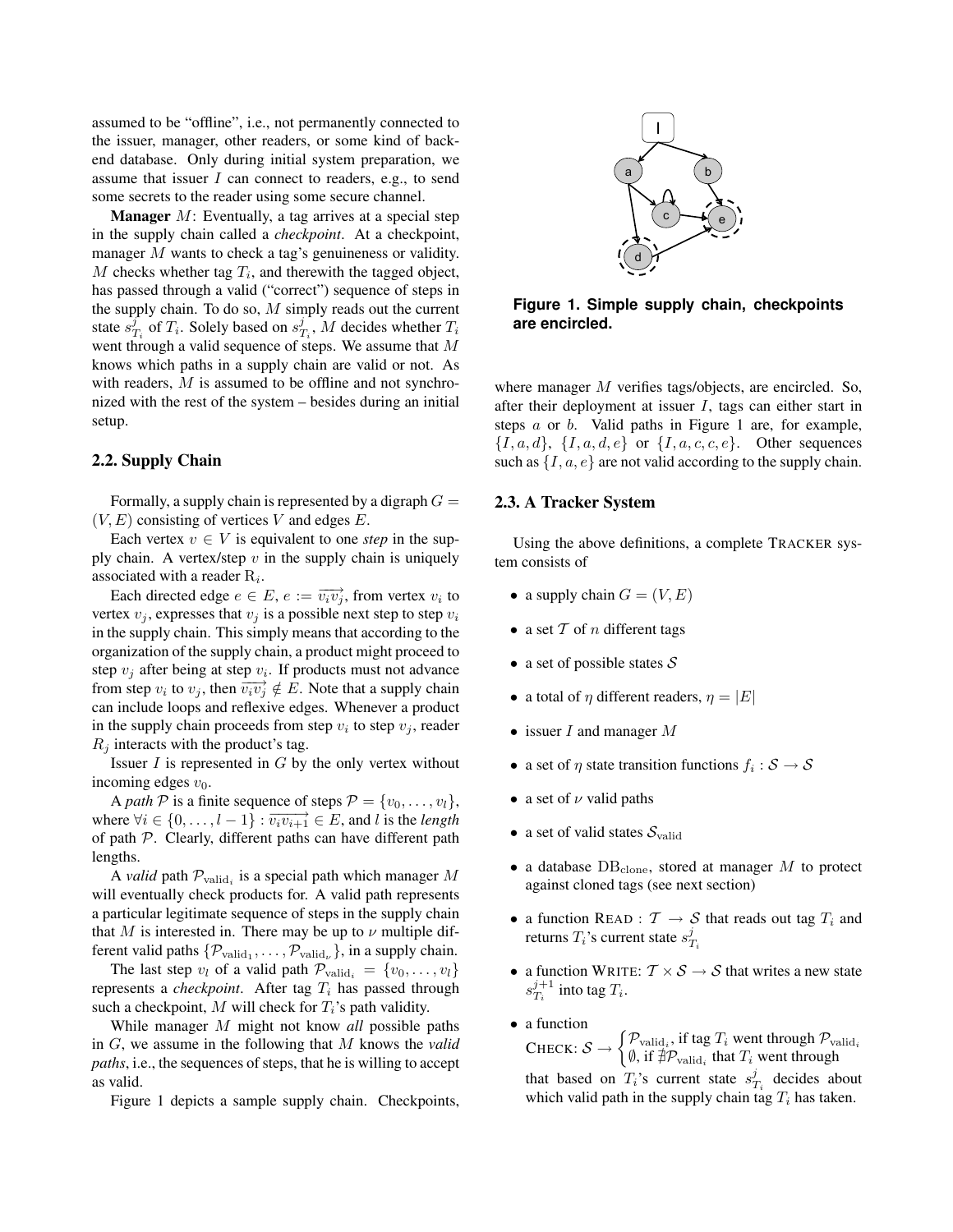### 3. Problem Statement and Adversary Model

In TRACKER, we assume that the readers in the supply chain are independent. We assume as well that a reader  $R_i$ is semi-honest ("honest-but-curious"). That is, a reader  $R_i$ at step  $v_i$  behaves correctly when it comes to the operations it has to perform on tags going through  $v_i$ . For instance, a reader  $R_i$  at step  $v_i$  that corresponds to quality control does not update the state of  $T$  unless the product attached to  $T$ satisfies the quality requirements.

Within TRACKER, we identify the following security and privacy challenges and derive a formal adversary model accordingly. Our formal definitions are direct adaptations of well-established RFID adversary models to the challenges of supply chain management. In summary, our adversary corresponds to the adversary proposed by Juels and Weis [17] and the *Non-Narrow Destructive* adversary by Vaudenay [31]

#### 3.1. Security

The main security goal of TRACKER is to prevent an adversary from forging a tag's internal state with a valid path that was not actually taken by the tag in the supply chain. Using the components of the TRACKER system, this goal is stated as follows: if the verification of tag  $T_i$ 's internal state  $s_{T_i}^j$  by manager M using CHECK returns a valid path  $\mathcal{P}_{\text{valid}_i},$  **then**  $T_i$  must have gone through the steps of  $\mathcal{P}_{\text{valid}_i}$ in the supply chain.

Only the *soundness* of the CHECK function is required with respect to identification of a valid path, since the *completeness* of the CHECK function cannot always be assumed. As shown below, the adversary might write any content, for example just "garbage", into  $T_i$  at any time to spoil detection of valid paths. Even if a tag  $T_i$  has been through  $P_{valid_i}$  in the supply chain, the adversary might replace and invalidate the state of  $T_i$  leading to a CHECK output of " $\emptyset$ ".

We formalize this security property and our adversary model using game-based definitions in accordance with Juels and Weis [17].

An adversary  $A(\rho, r, \epsilon)$ , or just A, has access to a TRACKER system in two phases. First, in a learning phase, A can query an oracle  $\mathcal{O}_{\text{pick}}$ , cf., Algorithm 1. When queried,  $\mathcal{O}_{\text{pick}}$  randomly selects a tag from all the *n* tags  $\mathcal T$  in the supply chain and gives it to  $\mathcal A$ . During learning, A is allowed to read from and write into the tags provided by  $\mathcal{O}_{\text{pick}}$ . For the sake of simplicity, we assume that products and tags go through a supply chain in a clocked, synchronous way. At each "clock cycle", all tags are read and then re-written by the readers in their vicinity and then proceed to the subsequent step in the supply chain.

More precisely, the ITERATESUPPLYCHAIN command in Algorithm 1 enables  $A$  to iterate or "execute" the supply

chain by one clock cycle, i.e., all tags advance by one step and they are read-out and re-written by readers. A can iterate the supply chain a total of  $\rho$  times. Now per iteration and per clock cycle,  $A$  gets access to a set of  $r$  arbitrary tags, read-outs their internal state, and re-writes their state with some arbitrary data. Also, A has access to an "oracle" like construction  $\mathcal{O}_M$ : queried with a tag  $T_{i,j}$ ,  $\mathcal{O}_M$  will return the output of the CHECK function.

The above definition of A reflects an adversary in the real world having full control over the network and knowledge about the validity of tags' states.

After the learning phase of Algorithm 1, A enters the (simple) challenge phase, cf., Algorithm 2.

for  $i := 0$  to  $(\rho - 1)$  do ITERATESUPPLYCHAIN; for  $j := 1$  to r do  $T_{i,j} \leftarrow \mathcal{O}_{\rm{pick}}$  ;  $s_{T_{i,j}}^i := \text{READ}(T_{i,j});$  $\mathrm{WRITE}(T_{i,j}, s_{T_{i,j}}^{i+1});$  $\text{CHECK}(s_{T_{i,j}}^{i+1}) \leftarrow \mathcal{O}_M(T_{i,j});$ end end

**Algorithm 1:** Security learning phase of adversary  $A$ 

$$
\begin{Bmatrix}\nT_i \leftarrow \mathcal{O}_{\text{pick}}; \\
s_{T_i}^j := \text{READ}(T_i); \\
\text{WRITE}(T_i, s_{T_i}^{j+1});\n\end{Bmatrix} \text{ or } \begin{Bmatrix}\n\text{CREATETAG } T_i; \\
\text{WRITE}(T_i, s_{T_i}^{j+1})\n\end{Bmatrix}
$$
\n
$$
\mathcal{A} \rightarrow M: T_i;
$$
\n
$$
M \text{ evaluates } \text{CHECK on } T_i \text{'s state};
$$

Algorithm 2: Security challenge phase of adversary  $A$ 

A can either arbitrarily choose one tag  $T_i \in \mathcal{T}$ , read and re-write, or A can "create" his own tag  $T_i \notin \mathcal{T}$  and write some state  $s'_{T_i}$  in it. Finally, A sends  $T_i$  to M. Manager M will now evaluate CHECK on  $T_i$ 's state.

Definition 1 (False positives). If M*'s evaluation of* CHECK *on tag*  $T_i$ *'s state outputs one of the*  $\nu$  *valid paths*  $P_{valid_i}$  =  $\{v_0, \ldots, v_l\}$ , andif  $T_i$  has not been through the exact se*quence of steps*  $\{v_0, \ldots, v_l\}$  *in the supply chain, then this is called a false positive in* TRACKER*. The probability of a false positive is denoted by* Pr[False Positive]*.*

Now, adversary  $A$  must not be able to generate a state corresponding to a valid path with higher probability than simple guessing:

Definition 2 (Security). TRACKER *provides security* ⇔ *For adversary A, inequality*  $Pr[False Positive] \leq \frac{|S_{valid}|}{|S|} +$  $\epsilon$  *holds, where*  $\epsilon$  *is negligible.*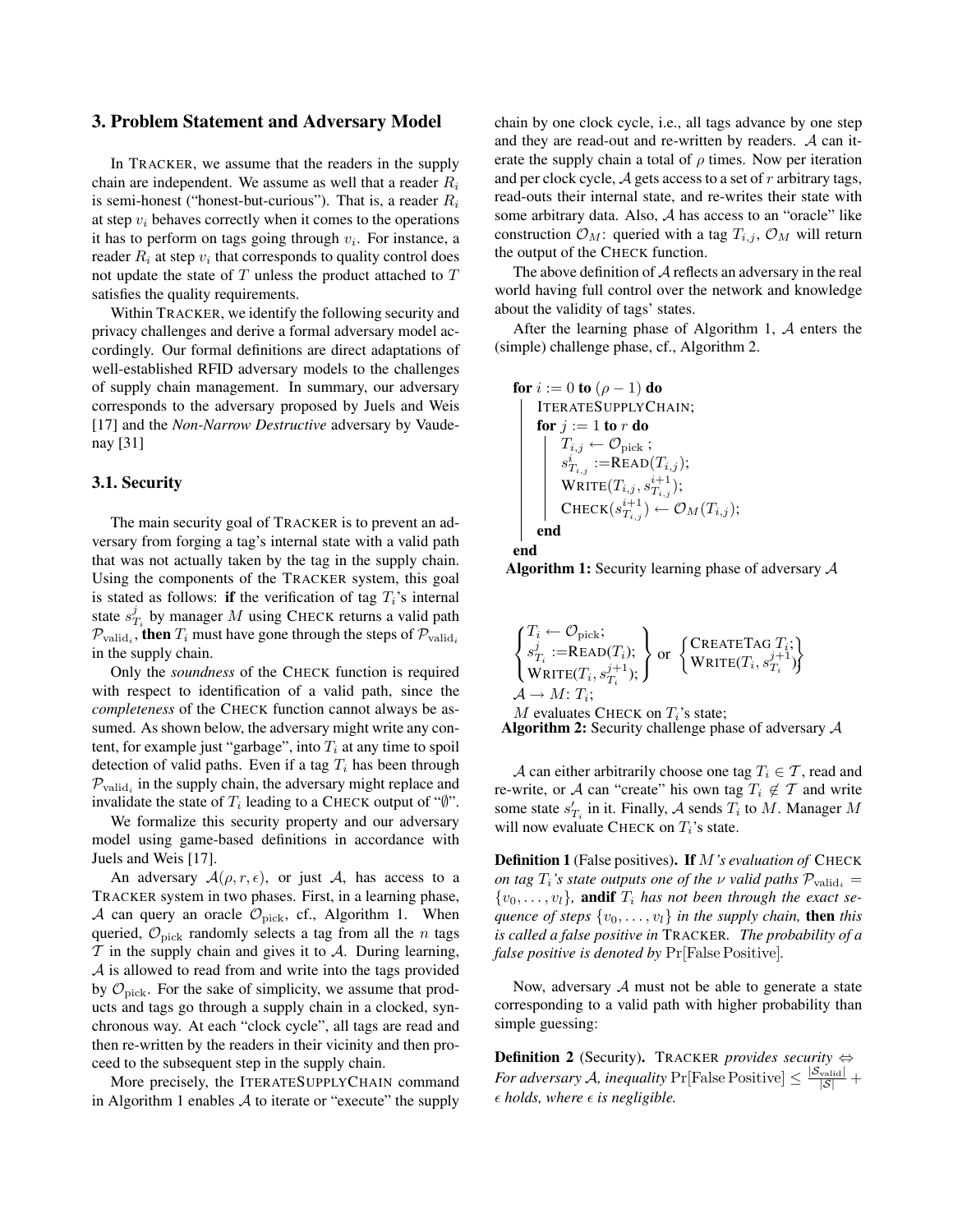Discussion: Cloning As we assume cheap re-writeable tags without any computational abilities, no reader authentication is possible on the tag side. Any adversary can read from and write into a tag. Trivially, an adversary might "clone" a tag. This is impossible to prevent in our setup with only re-writeable tags and offline, unsynchronized readers.

To mitigate this problem, manager  $M$  utilizes a database DB<sub>clone</sub>. Initially empty, this database will contain identifiers of tags that went through a valid path of a supply chain and were checked by  $M$ . Each time that  $M$  verifies a tag's path, M will also check whether this tag's identifier is already in  $DB<sub>clone</sub> -$  to check for cloning. Details about identifiers and handling of  $DB<sub>clone</sub>$  will be given later in the protocol description of Section 4.

Therefore, an adversary cannot clone a tag more than once, and thus, cloning cannot be performed in a large scale. On the other hand, if the tag is attached to a luxury product, cloning is critical even if a tag is cloned only once. However, to get a malicious tag to be accepted by the manager, the adversary has to break-in the supply chain, clone a tag, inject this tag, and "overtake" the legitimate tag in the supply chain to reach the manager *before* the legitimate tag. We conjecture that this is not easy for an adversary to do.

Limitations The adversary model above does not capture an adversary hijacking tags and performing "extra" steps with tags. One might envision an adversary controlling a set of steps with readers that do not behave protocol compliant. For example, if the "extra" steps do not change the tags' state (but modify products), this will be unnoticed by the manager. We claim that these attacks, as well as physical attacks, e.g., removing one tag from one product and attaching it to another product, are out of scope.

Also, there is no notion of multiple managers in the supply chain checking tags for genuineness, but we focus on only one manager. While in the real world, multiple managers are probably more realistic, this is left for future work. Additionally, we do not target managers proving (non-) genuineness to a third party in a privacy-preserving way. Also, we focus only on detecting counterfeits, not preventing – that is, it remains unclear what happens if a counterfeit has been detected. All this is left for future research.

#### 3.2. Privacy

An adversary in TRACKER is an active adversary who, besides being able to eavesdrop on tags' communication, can as well tamper with tags' internal states. Along these lines, we identify two notions of privacy in TRACKER: the first one is commonly known as *tag anonymity*. That is, an adversary  $A$  should not be able to disclose the (unique) identity of tags he reads from or writes into. The second notion of privacy that we are interested in is what we call *step privacy*: an adversary A should not be able to find out the steps  $v_i$  a tag went through. While A can eavesdrop on tags' communication and re-write tags' internal states, it should be infeasible for  $A$  to break tag anonymity or step privacy.

Along these lines, another notion of privacy that could be derived as well is *path privacy*: A should not be able to tell which path  $P$  a given tag  $T$  took. Note, however, that step privacy is *stronger* than path privacy. If A is able to disclose the path a tag  $T$  went through, then  $A$  automatically knows each of T's steps. So, if TRACKER preserves step privacy, then A cannot find out the path  $P$  a tag has taken.

Moreover, TRACKER should prevent  $A$  from binding ("linking") the data he reads to the tag storing it. This differs from tag anonymity, as the latter can be achieved, for example, through encryption. However, simple encryption cannot achieve tag unlinkability:  $\mathcal A$  may always be able to recognize the tag through the ciphertext it stores. Thus, there is a need to regularly change the data stored on tags to prevent such a threat. In the real world, *tag unlinkability* is the property that prevents an eavesdropper from tracking, following, and distinguishing items and goods based on the data tags store.

Furthermore, A may as well aim at linking tags based on the steps they went through in the supply chain. Roughly speaking, *step unlinkability* should prevent an adversary A from telling, whether the paths that two different tags  $T_i$  and  $T_i$  took have a step in common. In practice, step unlinkability prevents an adversary  ${\mathcal A}$  from binding a tag  $T_i$  to a pallet of tags in the supply chain.

In this paper, we will focus on tag unlinkability and step unlinkability for which we give formal definitions in the following section. It is sufficient to focus only on unlinkability properties, as they represent *stronger* requirements than tag anonymity and step privacy. As mentioned earlier, tag unlinkability grasps the ability of an adversary A to distinguish between tags based on the content they store. This notion of unlinkability is stronger than tag anonymity: if an adversary is able to undermine tag anonymity and to uniquely identify a tag, he is automatically able to distinguish tags, therewith undermining tag unlinkability. Just as well, step unlinkability ensures that it is infeasible for an adversary  $A$  to tell whether the paths of two tags have a step in common or not. This notion is stronger than step privacy: if  $A$  is able to disclose the steps any tag went through, he can always tell whether two tags have a step in common. Therefore, if TRACKER provides tag and path unlinkability, it provides as well tag anonymity and step privacy.

So in conclusion, it is sufficient to investigate unlinkability properties. These will be presented in the following section in detail.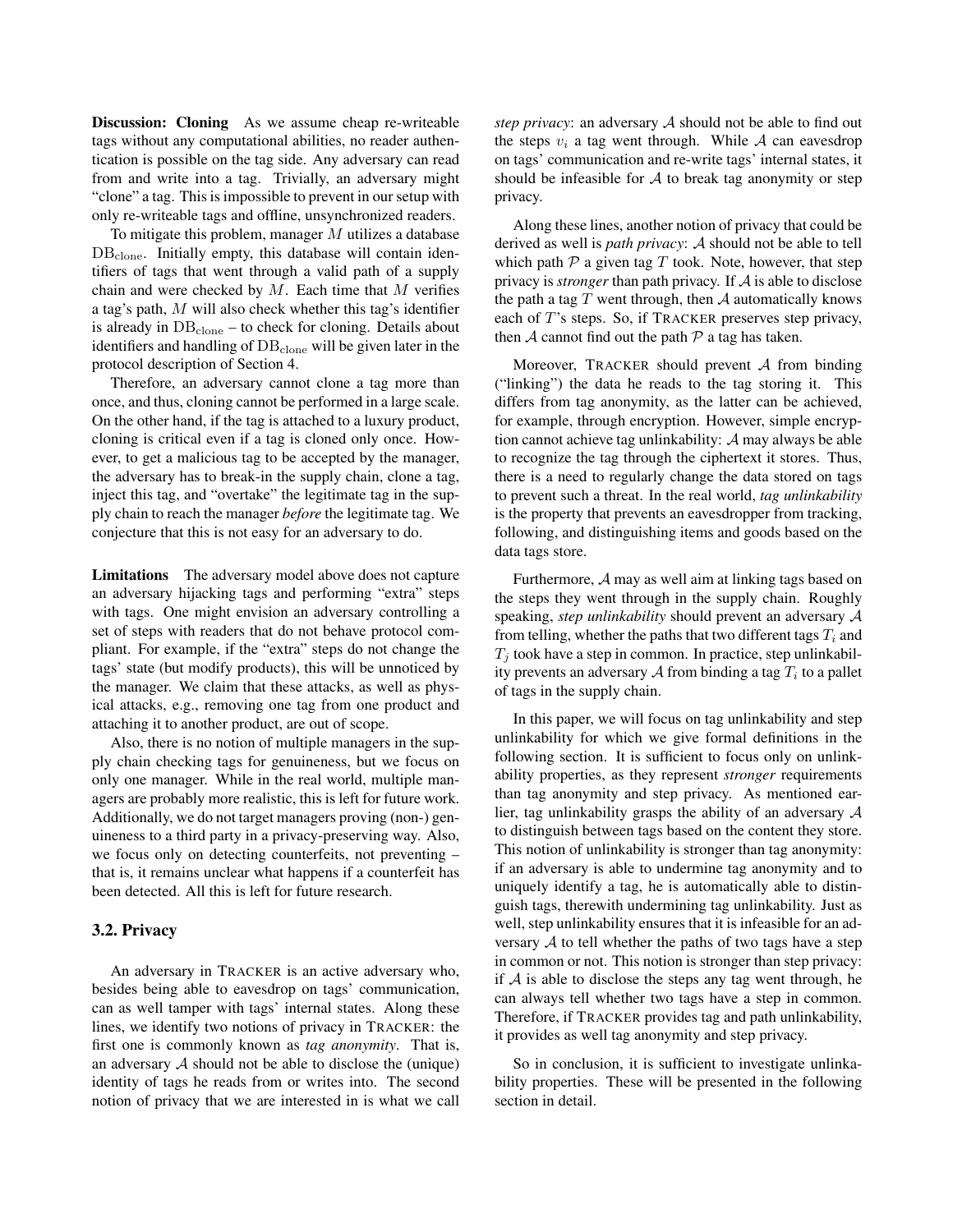#### 3.3. Unlinkability

For our formal definitions of tag and path unlinkability, we assume  $A$  has access to the following oracles:

 $\mathcal{O}_{\text{choose}}$  is an oracle that, when queried, returns a random tag  $T$  entering the supply chain.

 $\mathcal{O}_{\text{select}}$  is an oracle that, when queried, returns a pair  $(T, S)$ . T is a tag selected randomly from the set of tags  $T$  and  $S$  is the set of steps that  $T$  went through so far.

 $\mathcal{O}_{\text{draw}}$  is an oracle that, when queried with a step v, returns a pair  $(T, S)$ . T is a random tag that will go through  $v$  in the next supply chain iteration, and  $S$  is the set of steps that  $T$  went through so far.

 $\mathcal{O}_{\text{sten}}$  is an oracle that, when queried with a tag T, returns the next step that  $T$  will go through in the next supply chain iteration.

 $\mathcal{O}_{\text{flip}}$  is an oracle that, when queried with two tags  $T_1, T_2$ , randomly chooses  $b \in \{1, 2\}$  and returns  $T_b$ .

Tag Unlinkability: We illustrate tag unlinkability by a formal experiment similar to the experiment by Juels and Weis  $[17]$ . In this experiment,  $A$  has access to tags in two phases. In the learning phase, cf., Algorithm 3,  $\mathcal{O}_{select}$  provides A with two challenge tags  $T_1$  and  $T_2$ , and r other tags along with the steps they went through so far. A iterates the supply chain  $\rho$  times. At each iteration, A reads from and writes into tags. He is as well provided with the step that  $T_1$  and  $T_2$  will go through in the next supply chain iteration. This unlinkability game reflects an adversary  $A$  in the real world that can follow tags in the supply chain along the steps they are going through.

$$
(T_1, S_1) \leftarrow \mathcal{O}_{select};
$$
\n
$$
(T_2, S_2) \leftarrow \mathcal{O}_{select};
$$
\n**for**  $i := 1$  **to**  $\rho$  **do**\n  
\n**ITERATESUPPLYCHAIN;**\n
$$
T_1 \rightarrow \mathcal{O}_{step};
$$
\n
$$
v_{T_{1,(i+1)}} \leftarrow \mathcal{O}_{step};
$$
\n
$$
s_{T_1}^i := \text{READ}(T_1);
$$
\n
$$
WRITE(T_1, s_{T_1}^{n});
$$
\n
$$
T_2 \rightarrow \mathcal{O}_{step};
$$
\n
$$
v_{T_{2,(i+1)}} \leftarrow \mathcal{O}_{step};
$$
\n
$$
s_{T_2}^i := \text{READ}(T_2);
$$
\n
$$
WRITE(T_2, s_{T_2}^{n});
$$
\n**for**  $j := 1$  **to**  $r$  **do**\n
$$
(T_{i,j}, S_{i,j}) \leftarrow \mathcal{O}_{select};
$$
\n
$$
s_{T_{i,j}} := \text{READ}(T_{i,j});
$$
\n
$$
WRITE(T_{i,j}, s_{T_{i,j}});
$$
\n**end**\n**end**

Algorithm 3:  $A$ 's tag unlinkability learning phase

ITERATESUPPLYCHAIN;  $T_b \leftarrow \mathcal{O}_{\text{flip}}\{T_1, T_2\};$  $s_{T_b} := \text{READ}(T_b);$ for  $i := 1$  to s do  $(T'_i, S'_i) \leftarrow \mathcal{O}_{select};$  $s_{T_i'}:=\text{READ}(T_i');$ end OUTPUT  $b$ ; Algorithm 4:  $A$ 's tag unlinkability challenge phase

In the challenge phase, cf., Algorithm 4, the supply chain is iterated first. Then, A is provided with tag  $T_b$ ,  $b \in \{1, 2\}$ through oracle  $\mathcal{O}_{\text{flip}}$ . A's goal is to output the value of b.  $\mathcal{O}_{select}$  provides A with s other tags that he can read from and write into.

Given the data stored on  $T_b$  and the result of the different readings, A outputs his guess for the value of  $b \in \{1, 2\}$ . A is successful, if his guess of  $b$  is correct.

Definition 3 (Tag Unlinkability). TRACKER *provides tag unlinkability* ⇔ *For adversary* A*, inequality*  $Pr(A \text{ outputs a correct guess}) \leq \frac{1}{2} + \epsilon \text{ holds}, \text{ where } \epsilon \text{ is}$ *negligible.*

Discussion: Unlinkability in between reader interactions This paper targets passive tags that only feature storage capabilities and therewith cannot perform any (cryptographic) computation. Consequently, tags cannot update their state after an interaction with a reader on their own, and tags cannot perform any kind of access control. Hence, the tag state does not change in between two protocol executions, and an adversary can easily access a tag's state. Under such circumstances, it is therefore *impossible* to provide tag unlinkability against a powerful adversary who tries to link tags in between two subsequent reader interactions (cf., formal proof by Vaudenay [31]). However, we conjecture that, in a real world scenario, an adversary cannot permanently access tags or eavesdrop tags' communications, but there is *at least one* unobserved interaction between a tag and a reader. This is also in accordance with related work, such as Ateniese et al. [2], Dimitrou [11], Sadeghi et al. [27]. We implement this in our definition of adversary  $A$  in Algorithm 4 by iterating the supply chain before calling oracle  $\mathcal{O}_{\text{flip}}$  and giving tag  $T_b$  to A.

Step unlinkability: TRACKER should prevent an adversary  $A$  from being able to tell, whether the paths of two different tags  $T_i$  and  $T_j$  have a step in common.

This is formalized as follows: in the learning phase, cf., Algorithm 5,  $A(\rho, r, s, \epsilon)$  calls  $\mathcal{O}_{\text{choose}}$  which provides him with a random tag that just entered the supply chain at step  $v_0$ . A then iterates the supply chain for a maximum of  $\rho$ times. At each iteration  $i$ ,  $A$  reads out  $T$ 's state and writes into T. Also,  $\mathcal{O}_{\text{step}}$  provides A with the step  $v_{T,(i+1)}$  that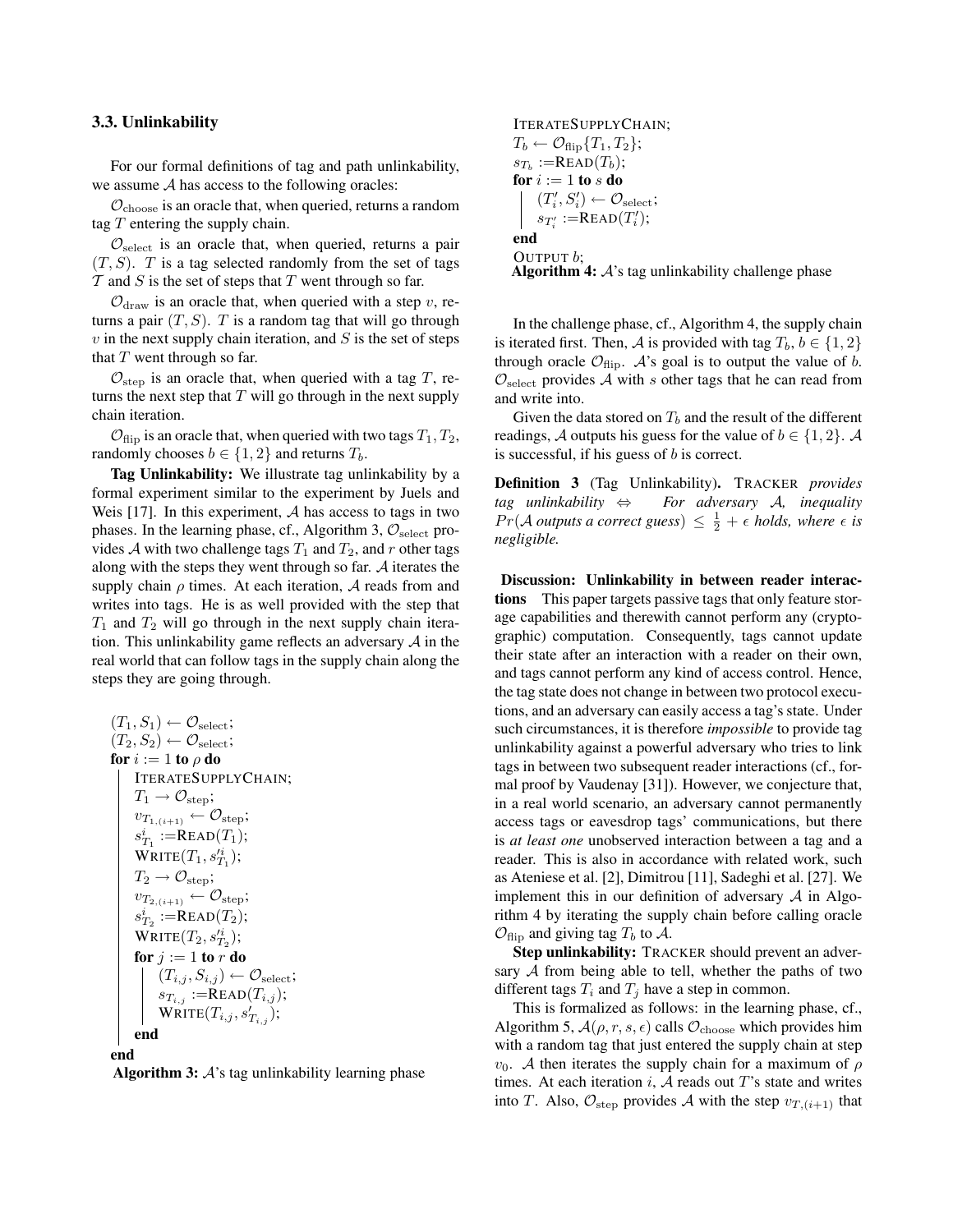$T$  will go through in the next supply chain iteration.  $A$  then queries the oracle  $\mathcal{O}_{\text{draw}}$  with step  $v_{T,(i+1)}$ .  $\mathcal{O}_{\text{draw}}$  provides A with r tags  $T_{i,j}$  that will go through  $v_{T,(i+1)}$  in the next supply chain iteration that he can read and write into. Also,  $\mathcal{O}_{\text{select}}$  provides A with s tags  $T'_{i,j}$  from T along with the steps they went through so far.  $\mathcal{A}$  is also provided with the next step of tags  $T'_{i,j}$  by calling the oracle  $\mathcal{O}_{\text{step}}$ . A then iterates the supply chain and reads the updated states of the r tags provided by  $\mathcal{O}_{\text{draw}}$  and the s tags provided by  $\mathcal{O}_{\text{select}}$ .

As in the tag unlinkability game, this step unlinkability game reflects the capabilities of an active adversary who, besides eavesdropping on tags' communication, can as well follow tags and tamper with their internal states along different steps of the supply chain.

$$
T \leftarrow \mathcal{O}_{\text{choose}}; \quad \text{for } i := 0 \text{ to } \rho - 1 \text{ do} \\ T \rightarrow \mathcal{O}_{\text{step}}; \\ v_{T,(i+1)} \leftarrow \mathcal{O}_{\text{step}}; \\ s_T^i := \text{READ}(T); \\ \text{WRITE}(T, s_T^{\prime i}); \\ \text{for } j := 1 \text{ to } r \text{ do} \\ v_{T,(i+1)} \rightarrow \mathcal{O}_{\text{draw}}; \\ (T_{i,j}, S_{i,j}) \leftarrow \mathcal{O}_{\text{draw}}; \\ s_{T_{i,j}} := \text{READ}(T_{i,j}); \\ \text{WRITE}(T_{i,j}, s_{T_{i,j}}^{\prime}); \\ \text{end} \\ \text{for } j := 1 \text{ to } s \text{ do} \\ (T'_{i,j}, S'_{i,j}) \leftarrow \mathcal{O}_{\text{select}}; \\ T'_{i,j} \rightarrow \mathcal{O}_{\text{step}}; \\ v_{T'_{i,j}} \leftarrow \mathcal{O}_{\text{step}}; \\ v_{T'_{i,j}} \leftarrow \mathcal{O}_{\text{step}}; \\ s_{T'_{i,j}} := \text{READ}(T'_{i,j}); \\ \text{WRITE}(T'_{i,j}, s'_{T'_{i,j}}); \\ \text{end} \\ \text{for } j := 1 \text{ to } r \text{ do} \\ \text{READ}(T_{i,j}); \\ \text{end} \\ \text{for } j := 1 \text{ to } s \text{ do} \\ \text{READ}(T'_{i,j}); \\ \text{end}
$$

**Algorithm 5:**  $\mathcal{A}$ 's step unlinkability learning phase

In the challenge phase, cf., Algorithm 6,  $\mathcal A$  is provided with a challenge tag  $T_c$  which just entered the supply chain.  $\mathcal{A}$ 's goal is to tell whether the paths that tag T and tag  $T_c$ took have a step in common – trivially, besides the initial step  $v_0$ . A iterates the supply chain for a maximum of  $\rho$ times. At each iteration i, A reads out and writes into  $T_c$ . A calls as well the oracle  $\mathcal{O}_{select}$  that provides him with s tags  $T_{i,j}$  which he can read and write into. He is also

$$
T_{\rm c} \leftarrow \mathcal{O}_{\rm choose};
$$
\n**for**  $i := 0$  **to**  $\rho - 1$  **do**\n
$$
s_{T_c}^i := \text{READ}(T_c);
$$
\n
$$
\text{WRITE}(T_c, s_{T_c}^{i_j});
$$
\n**for**  $j := 1$  **to**  $s$  **do**\n
$$
(T_{i,j}, S_{i,j}) \leftarrow \mathcal{O}_{\text{select}};
$$
\n
$$
s_{T_{i,j}} := \text{READ}(T_{i,j});
$$
\n
$$
\text{WRITE}(T_{i,j}, s_{T_{i,j}}';
$$
\n
$$
T_{i,j} \rightarrow \mathcal{O}_{\text{step}};
$$
\n
$$
v_{T_{i,j}} \leftarrow \mathcal{O}_{\text{step}};
$$
\n**end**\n**ITERATESUPPLYCHAIN;**\n**for**  $j := 1$  **to**  $s$  **do**\n
$$
R
$$
 **BAD**  $(T_{i,j});$ \n**end**\n**end**\n**READ**  $(T_c);$ \n**OUTPUT**  $b;$ \n**Algorithm 6:**  $\mathcal{A}$ 's step unlinkability challenge phase

provided with the step  $v_{T_{i,j}}$  that  $T_{i,j}$  will go through in the next iteration. A then iterates the supply chain and reads the updated state of the  $s$  tags. At the end of the challenge phase, A reads the current state of tag  $T_c$  and outputs  $b = 1$ , if  $T_c$  and T have a step in common (besides  $v_0$ ), and  $b = 2$ if they do not have a step in common (besides  $v_0$ ). The adversary is successful, if his guess is correct.

Definition 4 (Step Unlinkability). TRACKER *provides step unlinkability* ⇔ *For adversary* A*, inequality*  $Pr(A \text{ outputs a correct guess}) \leq \frac{1}{2} + \epsilon \text{ holds}, \text{ where } \epsilon \text{ is}$ *negligible.*

The above definition covers unlinkability of individual steps in the supply chain. Note that "step unlinkability" is stronger than "unlinkability of paths" that prevents an adversary A from telling whether two tags went through the same path or not. If  $\mathcal A$  is able to tell whether two tags went through the same path then he automatically knows that the paths of these two tags have steps in common. So, if TRACKER provides step unlinkability, it will as well provide path unlinkability. Step *unlinkability* also implies step and path *privacy*.

# 4. Tracker Protocol

**Protocol overview:** In TRACKER, a tag  $T$ 's state  $s_T^l$  represents the sequence of steps in the supply chain that  $T$  went through. The main concept is to represent different paths in the supply chain using different *polynomials*. More precisely, at the end of a supply chain's valid path  $\mathcal{P}_{valid}$ , a tag's state  $s_T^l$  will match the evaluation of a unique polynomial  $Q_{\mathcal{P}_{valid}}(x)$  in a fixed value  $x_0$ . Therefore, a path in the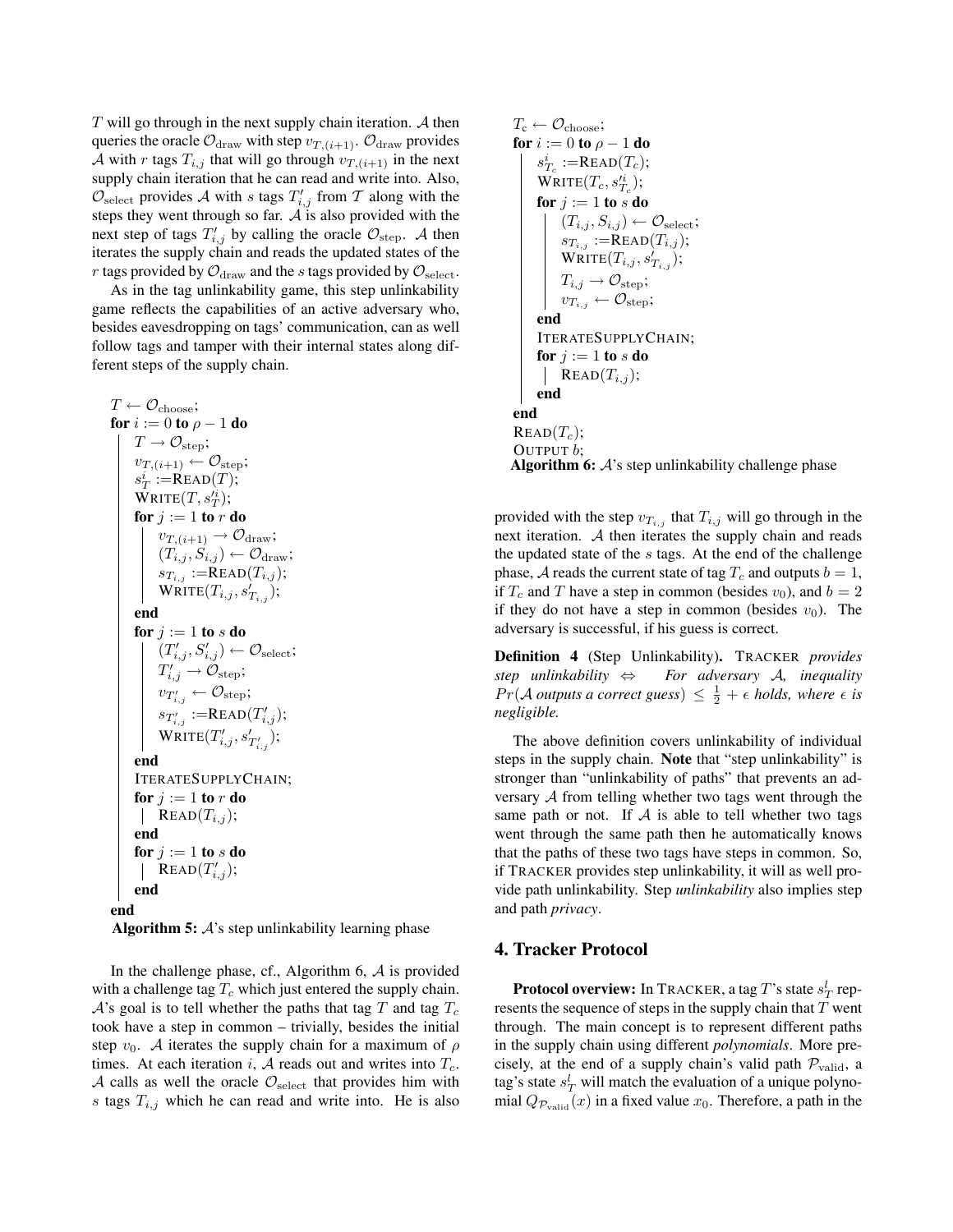supply chain is represented by  $Q_{\mathcal{P}_{valid}}(x_0) \in \mathbb{F}_q$  providing a compact and efficient representation of paths.

Now, TRACKER relies on the property that for any two *different* paths  $P \neq P'$ , valid or not, the equation  $Q_{\mathcal{P}}(x_0) = Q_{\mathcal{P}'}(x_0)$  holds only with negligible probability. Two different paths will result in two different polynomial evaluations. As a result, the state of a tag  $T$  at the end of the supply chain can be uniquely related to one single (valid) path.

However, the path representation as presented above does not suffice to prevent path cloning, i.e., copying the path of a valid tag into a fake tag and then injecting the fake tag in the supply chain. To tackle this problem, tags will store  $Q_{\mathcal{P}_{\text{valid}}}(x_0)$  multiplied by a keyed HMAC of their unique IDs. HMAC serves two purposes: first, it proves that tags are issued by a legitimate authority and prevents an adversary from injecting its own tags. Second, it allows to map the tag's ID to a random number that cannot be predicted by the adversary. A tag's state therefore consists of three elements that are: a unique ID,  $HMAC_k(ID)$ and  $\text{HMAC}_k(\text{ID}) \cdot Q_{\mathcal{P}_{\text{valid}}}(x_0)$ .

TRACKER can be structured into three parts: 1.) Issuer *I* writes an initial state  $s_T^0$  into a new tag *T*. 2.) Readers successively compute the evaluation of a polynomial: to achieve the evaluation of the "entire" polynomial  $Q_{\mathcal{P}_{\text{valid}}}(x_0)$  at the end of a valid path, each reader visited by tag T computes T's new state  $s_T^i$  by applying simple arithmetic operations represented by the function  $f_i$  on the  $T$ 's current state  $s_T^{i-1}$ . Eventually, this results in the evaluation of the entire polynomial  $Q_{\mathcal{P}_{valid}}(x_0)$ . 3.) Finally, manager M checks a tag's state  $s_T^l$ . M knows a set of  $\nu$  evaluations of valid polynomials  $Q_{\mathcal{P}_{\text{valid}_i}}(x_0)$ . M checks whether one of these polynomials corresponds to  $s_T^l$ , and if so,  $M$  knows the path the tag has taken.

Privacy and security overview: On the one hand, to protect privacy (more precisely "unlinkability") in TRACKER, tags store only probabilistic elliptic curve Elgamal encryptions of their states, and readers use homomorphic (re-)encryption techniques for the arithmetic operations on encrypted path encodings. At the end of the supply chain, the manager can then decrypt and identify the path.

On the other hand, security of TRACKER relies on both the security of Elgamal and the security of HMAC. A tag stores an *encrypted* state of the three elements: ID,  $\text{HMAC}_k(\text{ID})$  and  $\text{HMAC}_k(\text{ID}) \cdot Q_{\mathcal{P}_{\text{valid}}}(x_0)$ . Although an adversary can always have access to encryptions of  $HMAC_k(ID)$  and encryptions of  $Q_{\mathcal{P}_{valid}}(x_0)$ , he cannot come up with an encryption that corresponds to the product of the underlying plaintexts, that is,  $HMAC_k(ID)$ .  $Q_{\mathcal{P}_{valid}}(x_0)$ . We show in Section 5.2 that if an adversary A is able to come up with an encryption of  $\text{HMAC}_k(\text{ID})$ .  $Q_{\mathcal{P}_{valid}}(x_0)$ , he will be able to break either computational

Diffie-Hellman (CDH) or HMAC security. Before the detailed protocol description in Section 4.3, we will first provide an overview about TRACKER's polynomial path encoding and elliptic curve encryption used in this paper.

#### 4.1. Path Encoding in Tracker

TRACKER's polynomial path encoding is based on techniques for software fault detection. Noubir et al. [23] propose to encode a software's state machine using polynomials such that the exact sequence of states visited during runtime generates a unique "mark". Therewith, run-time faults can be detected. TRACKER's path encoding is based on the one by Noubir et al. [23] and will be described in the following.

For each step  $v_i, 1 \le i \le \eta$ , in the supply chain,  $v_i$  is associated with a unique random number  $a_i \in \mathbb{F}_q$ , where q is a large prime. Accordingly, the issuer's step  $v_0$  is associated with a random number  $a_0 \in \mathbb{F}_q$ .

As mentioned above, a path in the supply chain is represented as a polynomial in  $\mathbb{F}_q$ . The polynomial corresponding to a path  $P = \overline{v_0 v_1 \dots v_l}$  is defined in Equation (1). All operations are in  $\mathbb{F}_q$ .

$$
Q_{\mathcal{P}}(x) := a_0 x^l + \sum_{i=1}^l a_i x^{l-i}.
$$
 (1)

To have a more compact representation of paths, a path  $P$ is represented as the evaluation of  $Q_{\mathcal{P}}(x)$  in  $x_0$ , where  $x_0$  is a generator of  $\mathbb{F}_q^*$ . We denote  $\phi(\mathcal{P}) = Q_{\mathcal{P}}(x_0)$ . The above path encoding using polynomials with random coefficients  $a_i \in \mathbb{F}_q$  has the desired property that any two different paths result in distinct polynomial evaluations with high probability. That is,  $\forall P, P'$  with  $P \neq P'$ , equation  $\phi(P) = \phi(P')$ holds with probability  $\frac{1}{q}$ , cf., Noubir et al. [23].

Let  $T$  be a tag with a unique ID that took path  $P$ . We define T's *path mark* as:  $\phi_{ID}(\mathcal{P}) := \text{HMAC}_k(\text{ID}) \cdot \phi(\mathcal{P})$ . As defined above, the path mark depends on tags' ID to prevent an adversary from copying the path mark of a tag into another one. Although the path mark depends on ID, knowledge of  $\phi_{\text{ID}}(\mathcal{P})$  and HMAC<sub>k</sub>(ID) allows M to always derive  $\phi(\mathcal{P})$  and identify  $\mathcal{P}$ .

**Readers:** The path mark  $\phi_{\text{ID}}(\mathcal{P})$  is stored on the tag. A reader that is visited by a tag  $T$  reads  $T$ 's current path mark, updates it, and writes the updated path mark back into T. To eventually achieve the evaluation of path mark  $\phi_{\text{ID}}(\mathcal{P})$ of path  $P = \overline{v_0 v_1 \dots v_{i-1} v_i v_{i+1} \dots v_l}$ , the per reader effort is quite low. Assume that  $T$  arrives at reader  $R_i$ , i.e., step  $v_i$  in the supply chain. So far, T went through (sub-)path  $\mathcal{P}_{i-1} = \overrightarrow{v_0v_1 \dots v_{i-1}}$ , and stores ID, HMAC<sub>k</sub>(ID), and path mark  $\phi_{\text{ID}}(\mathcal{P}_{i-1}).$ 

To get  $\phi_{\text{ID}}(\mathcal{P}_i)$ , reader  $R_i$  simply computes its state tran-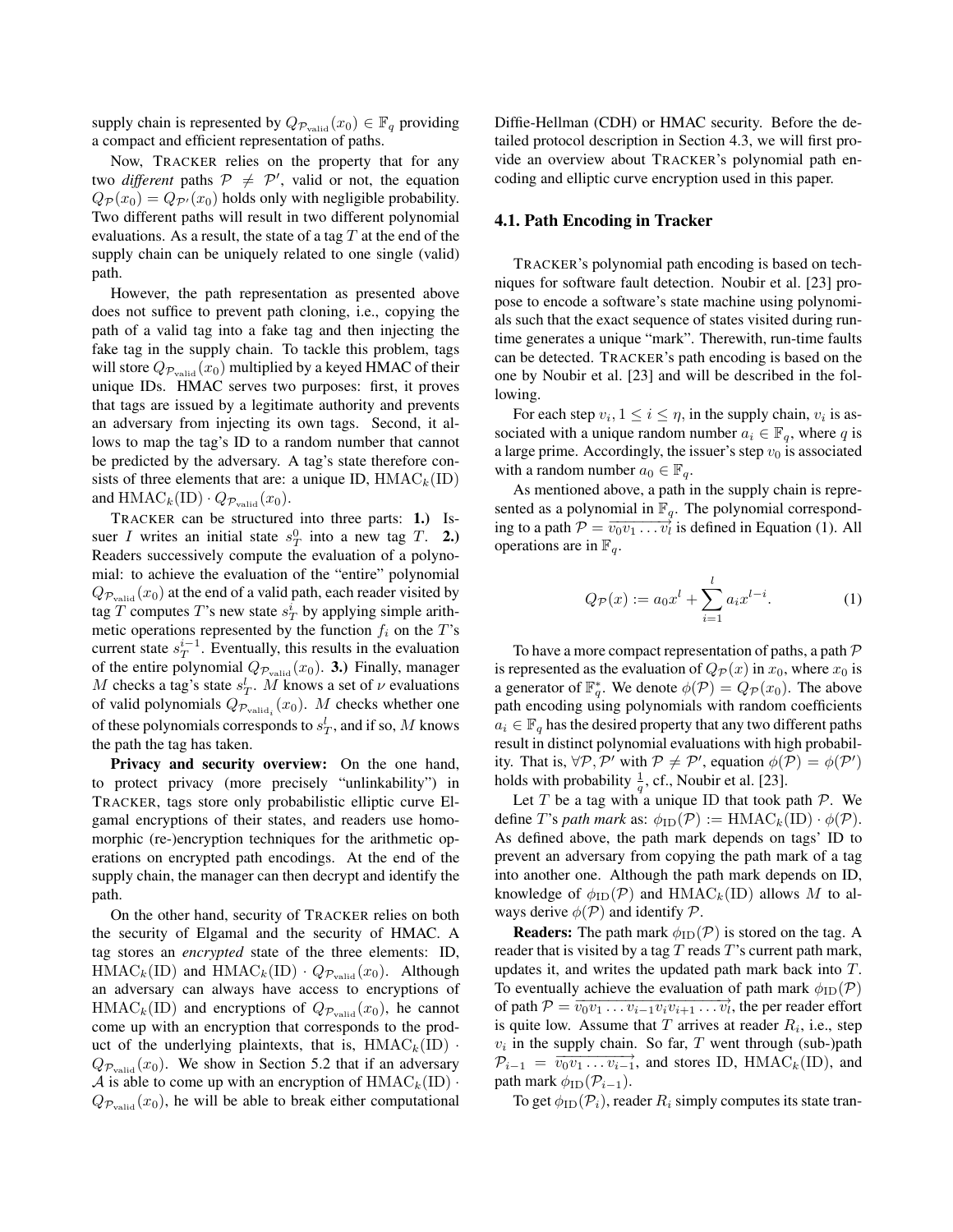sition function  $f_{R_i}$  defined as

$$
f_{R_i}(x) := x_0 x + \text{HMAC}_k(\text{ID}) \cdot a_i.
$$

So,  $\phi_{\text{ID}}(\mathcal{P}_i)$  :=  $f_{R_i}(\phi_{\text{ID}}(\mathcal{P}_{i-1}))$  =  $x_0\phi_{\text{ID}}(\mathcal{P}_{i-1})$  +  $HMAC_k(ID) \cdot a_i$ .  $R_i$  writes  $\phi_{ID}(\mathcal{P}_i)$  in T. By construction, this will eventually result in  $\phi_{\text{ID}}(\mathcal{P}_i) = \text{HMAC}_k(\text{ID}) \cdot$  $(a_0x_0^l + \sum_{j=1}^i a_jx_0^{i-j}) = \text{HMAC}_k(\text{ID}) \cdot \phi(\mathcal{P}_i).$ 

Tag state decoding: This operation corresponds to the CHECK function of the TRACKER protocol.

The state  $s_T^l$  of a valid tag T in the supply chain that went through a valid path  $P_{valid}$  consists of a tuple of three elements  $s_T^l := (ID, HMAC_k(ID), \phi_{ID}(P_{valid})).$ 

Before decoding  $\phi_{\text{ID}}(\mathcal{P}_{\text{valid}})$ , M provided with the secret key k and ID, computes  $HMAC_k(ID)$  and verifies the second element of  $T$ 's state. If  $T$  passes the verification,  $M$ multiplies  $\phi_{\text{ID}}(\mathcal{P}_{\text{valid}})$  by  $\text{HMAC}_k(\text{ID})^{-1}$  to get  $\phi(\mathcal{P}_{\text{valid}})$ . M stores a list of all possible  $\phi(\mathcal{P}_{valid_i})$  along with their corresponding valid paths. Given  $\phi(\mathcal{P}_{valid})$ , M will be able to check and identify the path  $P_{\text{valid}}$ .

As we will now see in the following paragraphs, tags in TRACKER store *encrypted* versions of ID,  $HMAC_k(ID)$ and  $\phi_{\text{ID}}(\mathcal{P}_{\text{valid}})$ . So in conclusion, a tag stores the tuple:  $s_T^l = (E(ID), E(HMAC_k(ID)), E(\phi_{ID}(P_{valid})).$ 

#### 4.2. Elliptic Curve Elgamal Cryptosystem

An elliptic curve Elgamal cryptosystem provides the following usual set of operations:

**Setup:** The system outputs an elliptic curve  $\mathcal{E}$  over a finite field  $\mathbb{F}_p$ . Let P be a point on  $\mathcal{E}(\mathbb{F}_p)$  of a large prime order  $q$  such that the discrete logarithm problem is intractable for  $\mathcal{G} = \langle P \rangle$ . Here, p and q are TRACKER security parameters, e.g.,  $|p| = |q| = 160$  bit.

**Key generation:** The secret key is  $sk \in \mathbb{F}_q$ . The corresponding public key pk is the pair of points  $(P, Y = sk \cdot P)$ .

**Encryption:** To encrypt a point  $M \in \mathcal{E}$ , one randomly selects  $r \in \mathbb{F}_q$  and computes  $E(M) := (U, V) = (r \cdot$  $P, M + r \cdot Y$ ). The ciphertext is  $c = (U, V)$ .

**Decryption:** To decrypt a ciphertext  $c = (U, V)$ , one computes  $D(c) := U - sk \cdot V = M$ . In TRACKER, a tag in the supply chain stores the elliptic curve Elgamal encryption of its unique ID,  $HMAC_k(ID)$ , and a path mark  $\phi_{\text{ID}}(\mathcal{P})$ . Without loss of generality, we assume that ID of a tag is a random point in the elliptic curve  $\mathcal E$  and that HMAC<sub>k</sub>(ID) is an element of  $\mathbb{F}_q$  such that  $|q| = 160$  bits.

To encrypt HMAC<sub>k</sub>(ID) and  $\phi_{\text{ID}}(\mathcal{P})$  in  $\mathbb{F}_q$  using Elgamal over elliptic curves, we need a point mapping which transforms a message  $m \in \mathbb{F}_q$  to a point in the elliptic curve E.

Point mapping: We use a simple additively homomorphic mapping  $\mathcal{M} : \mathbb{F}_q \to \mathcal{E}$  that preserves the properties of our polynomial path encoding with respect to the probability of path "collisions". Message  $m \in \mathbb{F}_q$  is mapped to a point in  $\mathcal E$  by  $\mathcal M(m) = m \cdot P$ , where P is a point in  $\mathcal E$  of large prime order q.

This mapping is a one-to-one mapping from  $\mathbb{F}_q$  to  $G = \langle P \rangle$ : if  $\exists m_1, m_2 \in \mathbb{F}_q$  such that  $\mathcal{M}(m_1) =$  $\mathcal{M}(m_2)$ , then  $m_1 = m_2 \mod q$ . Therefore, the probability that the mappings of two path marks collide in  $\mathcal{E}$ , i.e.,  $\mathcal{M}(\phi_{\text{ID}}(\mathcal{P}_1)) = \mathcal{M}(\phi_{\text{ID}}(\mathcal{P}_2))$ , is the same as the probability that two path marks collide in  $\mathbb{F}_q$ . This mapping is not reversible which means that we cannot deduce  $\phi_{\text{ID}}(\mathcal{P})$  from  $\mathcal{M}(\phi_{\text{ID}}(\mathcal{P}))$ . However, this is not an issue in TRACKER: as mentioned above, the manager knows the valid paths in advance. So he computes and stores the *map* $pings \ \mathcal{M}(\phi(\mathcal{P}_{valid_i})) \in \mathcal{E}$ , instead of computing and storing  $\phi(\mathcal{P}_{valid_i}) \in \mathbb{F}_q$ . Given ID, the manager computes HMAC<sub>k</sub>(ID), derives the mapping  $\mathcal{M}(\phi(\mathcal{P})) \in \mathcal{E}$  from  $\mathcal{M}(\phi_{\text{ID}}(\mathcal{P}))$ , and then checks if  $\mathcal P$  is a valid path by comparing  $\mathcal{M}(\phi(\mathcal{P}))$  with the list of valid mappings.

#### 4.3. Detailed Protocol Description

TRACKER consists of an initial setup phase, the preparation of new tags entering the supply chain, reader and tag interaction as part of the supply chain, and finally a path verification conducted by manager M.

**Tracker initialization:** Issuer  $I$  sets up an elliptic curve Elgamal cryptosystem and generates the secret key  $sk$  and the public key  $pk = (P, Y = sk \cdot P)$  such that the order of P is a large prime  $q$ ,  $|q| = 160$  bit.

Then, I selects  $x_0$  a generator of the finite field  $\mathbb{F}_q$ , and selects randomly a value  $a_0 \in \mathbb{F}_q$ . I generates a random bit string k,  $|k| = 160$  bit. The initial step  $v_0$ , representing the issuer in the supply chain, is associated with  $(a_0, k)$ .

Similarly, I generates  $\eta$  random numbers  $a_i \in \mathbb{F}_q$ ,  $1 \leq$  $\eta$ . I sends to each reader  $R_i$ , representing step  $v_i$ , the tuple  $(x_0, a_i)$  using a secure channel.

Also using a secure channel, I provides manager M with secret key sk, generator  $x_0$ , key k and tuples  $(i, a_i)$ . Therewith, M is informed which reader  $R_i$  at step  $v_i$  knows which  $a_i$ . As M knows which paths in the supply chain will be valid, he now computes all the  $\nu$  valid  $\phi(\mathcal{P}_{valid})$ using Equation  $(1)$ . Finally, M computes and stores pairs  $(\mathcal{M}(\phi(\mathcal{P}_{valid}_i)),$  steps), where steps is the sequence of steps  $\overline{v_0 v_{\text{Pauli},1} v_{\text{Pauli},2} \dots v_{\text{Pauli},l}}}$  of  $\mathcal{P}_{\text{valid}_i}$ . That is, M knows for each mapping the sequence of steps. Therefore, the manager verifies the validity of the path and if the path is valid he can identify it.

In conclusion,  $x_0$  is public, the  $a_i$  are secret and only known by reader  $R_i$  and M. Also, only M and I know sk and k.

**Tag preparation:** For each new tag  $T$  entering the supply chain, I draws a random point ID  $\in \mathcal{E}$  which is T's unique identifier. Now, let  $HMAC<sub>k</sub>$  be a (secure) HMAC algorithm [6], HMAC<sub>k</sub> $(m)$ :  $\mathbb{F}_q \times \mathcal{E} \rightarrow \mathbb{F}_q$ . Provided with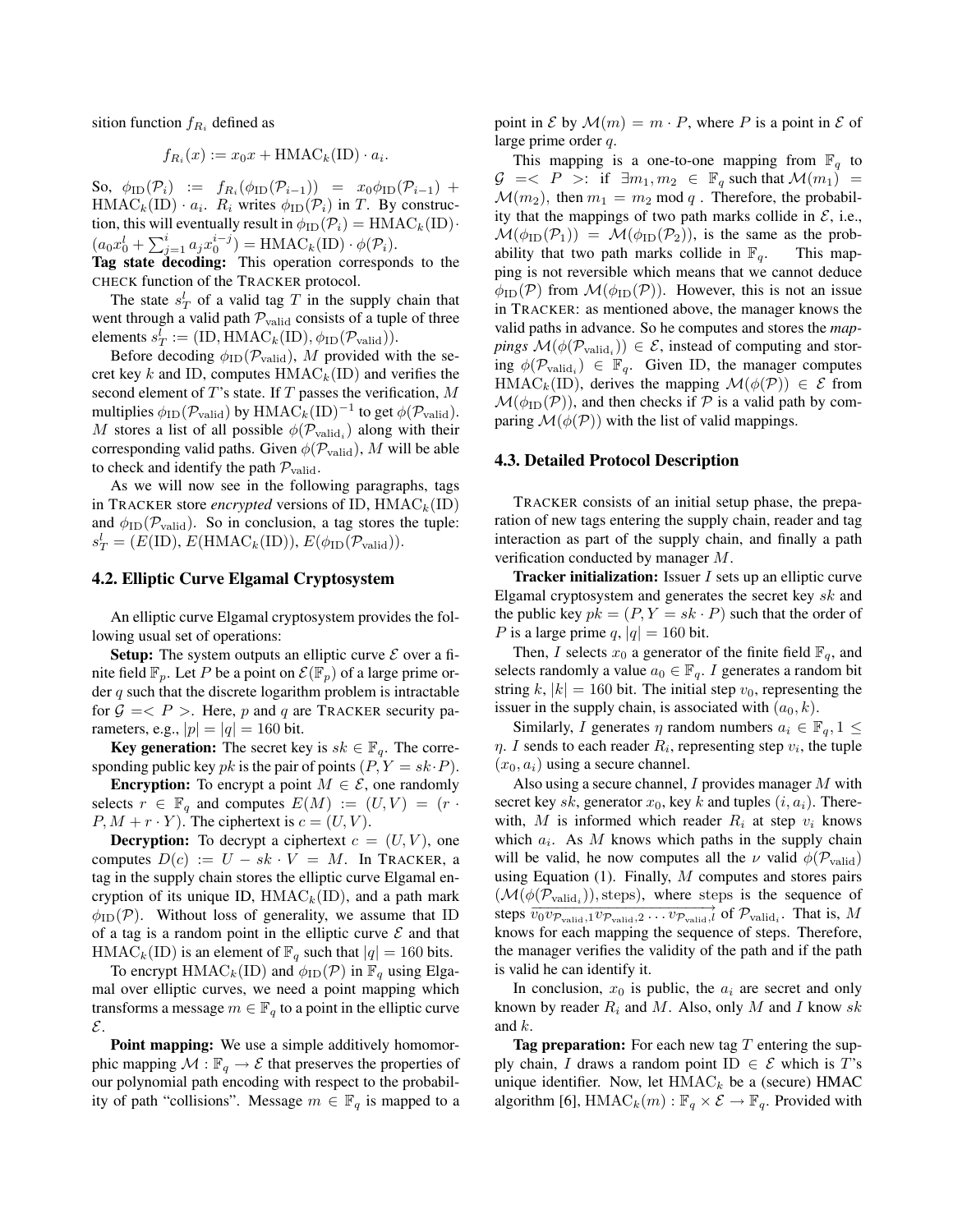key k, I computes  $HMAC_k(ID)$ .

*I* then selects three random numbers  $r_{\text{ID}}^0, r_{\sigma}^0, r_{\phi}^0 \in \mathbb{F}_q$  to compute the following ciphertexts:

$$
c_{\text{ID}}^{0} = E(\text{ID}) = (U_{\text{ID}}^{0}, V_{\text{ID}}^{0}) = (r_{\text{ID}}^{0} \cdot P, \text{ID} + r_{\text{ID}}^{0} \cdot Y)
$$
  
\n
$$
c_{\sigma}^{0} = E(\text{HMAC}_{k}(\text{ID})) = (U_{\sigma}^{0}, V_{\sigma}^{0})
$$
  
\n
$$
= (r_{\sigma}^{0} \cdot P, \text{HMAC}_{k}(\text{ID}) \cdot P + r_{\sigma}^{0} \cdot Y)
$$
  
\n
$$
c_{\phi}^{0} = E(\phi_{\text{ID}}(v_{0})) = (U_{\phi}^{0}, V_{\phi}^{0})
$$
  
\n
$$
= (r_{\phi}^{0} \cdot P, \text{HMAC}_{k}(\text{ID}) \cdot a_{0} \cdot P + r_{\phi}^{0} \cdot Y)
$$

Finally, I writes state  $s_T^0 = (c_{\text{ID}}^0, c_{\sigma}^0, c_{\phi}^0)$  into T that can enter the supply chain.

Tag and reader interaction in the supply chain: Assume a tag T arrives at step  $v_i$  and reader  $R_i$  in the supply chain. Without loss of generality, assume that the path that tag T took so far is  $\mathcal{P}_{i-1} = \overline{v_0 v_1 \cdots v_{i-1}}$  and let  $\mathcal{P}_i = \overrightarrow{v_0v_1 \cdots v_i}$ .  $R_i$  reads out T's current state  $s_T^{i-1}$  $(c_{\text{ID}}^{i-1},c_{\sigma}^{i-1},c_{\phi}^{i-1}).$ 

Given the ciphertexts  $c_{\phi}^{i-1} = (U_{\phi}^{i-1}, V_{\phi}^{i-1}), c_{\sigma}^{i-1} =$  $(U_{\sigma}^{i-1}, V_{\sigma}^{i-1})$ , generator  $x_0$ , and  $a_i$ ,  $R_i$  computes  $c_{\phi}^i$  =  $(U^i_\phi, V^i_\phi)$ :

$$
U_{\phi}^{i} = x_{0} \cdot U_{\phi}^{i-1} + a_{i} \cdot U_{\sigma}^{i-1} = (x_{0}r_{\phi}^{i-1} + a_{i}r_{\sigma}^{i-1}) \cdot P
$$
  
\n
$$
V_{\phi}^{i} = x_{0} \cdot V_{\phi}^{i-1} + a_{i} \cdot V_{\sigma}^{i-1}
$$
  
\n
$$
= x_{0}(\sum_{j=0}^{i-1} \text{HMAC}_{k}(\text{ID}) \cdot a_{j}x_{0}^{i-1-j} \cdot P + r_{\phi}^{i-1} \cdot Y)
$$
  
\n
$$
+ a_{i}(\text{HMAC}_{k}(\text{ID}) \cdot P + r_{\sigma}^{i-1} \cdot Y)
$$
  
\n
$$
= \sum_{j=0}^{i-1} \text{HMAC}_{k}(\text{ID}) \cdot a_{j}x_{0}^{i-1-j} \cdot P
$$
  
\n
$$
+ \text{HMAC}_{k}(\text{ID}) \cdot a_{i} \cdot P
$$
  
\n
$$
+ x_{0}r_{\phi}^{i-1} \cdot Y + a_{i}r_{\sigma}^{i-1} \cdot Y
$$
  
\n
$$
= \text{HMAC}_{k}(\text{ID}) \cdot \sum_{j=0}^{i} a_{j}x_{0}^{i-j} \cdot P
$$
  
\n
$$
+ (x_{0}r_{\phi}^{i-1} + a_{i}r_{\sigma}^{i-1}) \cdot Y
$$
  
\n
$$
= \mathcal{M}(\text{HMAC}_{k}(\text{ID}) \cdot \phi(P_{i}))
$$
  
\n
$$
+ (x_{0}r_{\phi}^{i-1} + a_{i}r_{\sigma}^{i-1}) \cdot Y
$$
  
\n
$$
= \mathcal{M}(\phi_{\text{ID}}(P_{i})) + (x_{0}r_{\phi}^{i-1} + a_{i}r_{\sigma}^{i-1}) \cdot Y
$$

In conclusion, the above is the homomorphic encryption variant of the reader computation of Section 4.1.

To get  $c_{\text{ID}}^i$  and  $c_{\sigma}^i$ , reader  $R_i$  re-encrypts  $c_{\text{ID}}^{i-1}$  and  $c_{\sigma}^{i-1}$ , respectively: it picks randomly two numbers  $r'_{\text{ID}}$  and  $r'_{\sigma}$  $\in \mathbb{F}_q$  and outputs two new ciphertexts  $c_{\text{ID}}^i = (U_{\text{ID}}^i, V_{\text{ID}}^i) =$  $(r'_{\text{ID}} \cdot P + U_{\text{ID}}^{i-1}, r'_{\text{ID}} \cdot Y + V_{\text{ID}}^{i})$  and  $c_{\sigma}^{i} = (U_{\sigma}^{i}, V_{\sigma}^{i})$  $(r'_{\sigma} \cdot P + U_{\sigma}^{i-1}, r'_{\sigma} \cdot Y + V_{\sigma}^{i}).$ 

The reader also re-encrypts  $c^i_\phi$ . It picks randomly  $r'_\phi \in$  $\mathbb{F}_q$  and outputs:  $c_{\phi}^{'i} = (U_{\phi}^{'i}, V_{\phi}^{'i}) = (r_{\phi}^{'}.P + U_{\phi}^i, r_{\phi}^{'}.Y + V_{\phi}^i).$ Finally,  $R_i$  writes the new state  $s_T^i = (c_{\text{ID}}^i, c_{\sigma}^i, c_{\phi}^i)$  into T.

**Path verification by**  $M$ **:** This operation corresponds to TRACKER's realization of the CHECK function. Upon reading a tag's state  $s_T^l = (c_{\text{ID}}^l, c_{\sigma}^l, c_{\phi}^l)$ , M decrypts  $c_{\text{ID}}^l$  and gets ID  $\in \mathcal{E}$ . *M* checks then for cloning by looking up ID in M's database  $DB_{clone}$ . If ID  $\in DB_{clone}$ , then M outputs  $\emptyset$  and rejects T.

Otherwise, M decrypts  $c^l_\sigma$  to get a point  $Q \in \mathcal{E}$ . M computes  $HMAC_k(ID)$  and  $M(HMAC_k(ID))$ , and verifies whether the equation  $Q = \mathcal{M}(\text{HMAC}_k(\text{ID}))$ holds. If it does not, M outputs  $\emptyset$  and rejects T. If  $Q = \mathcal{M}(\text{HMAC}_k(\text{ID}))$ , M decrypts  $c^l_{\phi}$  which results in a point  $Q'$ . Given HMAC<sub>k</sub>(ID), M computes the inverse of HMAC<sub>k</sub>(ID)  $\in$   $\mathbb{F}_q$ , and then computes  $\pi$  =  $\text{HMAC}_k(\text{ID})^{-1} \cdot Q' = \mathcal{M}(\phi(\mathcal{P})).$ 

M checks, whether  $\pi$  is in his list of valid mappings  $\mathcal{M}(\phi(\mathcal{P}_{\text{valid}_i}))$ . If there is no match, M outputs  $\emptyset$  and rejects the tag. Otherwise, manager M outputs  $\mathcal{P}_{valid}$  and adds ID to DB<sub>clone</sub>.

### 5. Security and Privacy Analysis

Before giving the security and the privacy analysis, we introduce the security properties of HMAC.

### 5.1. HMAC Security

An HMAC with key  $k$ , a message  $m$ , and a cryptographic hash function h is defined as  $HMAC<sub>k</sub>(m) :=$  $h(k \oplus \text{opad} \vert \vert h(k \oplus \text{ipad} \vert \vert m))$ , where  $\vert \vert$  is concatenation. For more details about opad and ipad see Krawczyk et al. [20].

If the output of h and the secret key  $k$  are indistinguishable from random data for an adversary, then  $HMAC_k$  holds the following two properties [5, 6]:

1.) Resistance to existential forgery: Let  $\mathcal{O}_{\text{HMAC}_k}^{\text{forge}}$ be an HMAC oracle that, when provided with a message m, returns HMAC<sub>k</sub> $(m)$ . An adversary A can choose N messages  $m_1, \ldots, m_N$ , and provide them to the oracle  $\mathcal{O}_{\text{HMAC}_k}^{\text{forge}}$  to get the corresponding  $\text{HMAC}_k(m_i)$ . Still, the advantage  $\epsilon$  of A to come up with a new pair  $(m, \text{HMAC}_k(m))$ , where  $m \neq m_i, 1 \leq i \leq N$ , is negligible.

**2.)** Indistinguishability: Let  $\mathcal{O}_{\text{HMAC}_k}^{\text{distinguish}}$  be an HMAC oracle, when provided with a message  $m$ , it flips a coin  $b \in \{0, 1\}$  and returns a message m' such that: if  $b = 0$ , it returns a random number. If  $b = 1$ , it returns  $HMAC<sub>k</sub>(m)$ . Even knowing m, A cannot tell if  $m'$  is a random number or  $m' = \text{HMAC}_k(m)$ . That is,  $\text{HMAC}_k$  is a pseudo-random function.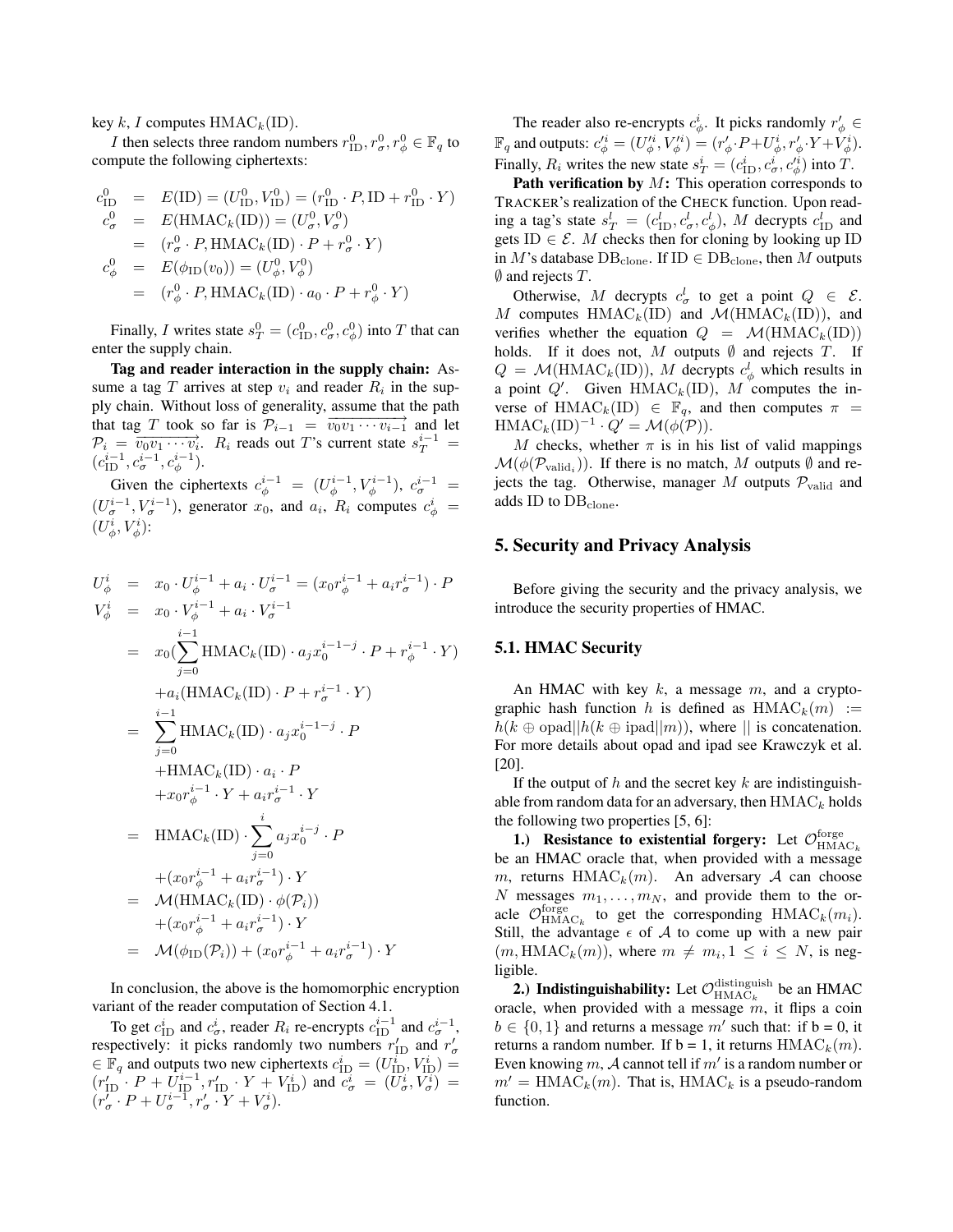As an aside note, instead of using HMAC, one could use any MAC providing the same provable properties as HMAC. In TRACKER, we use HMAC, as it can be implemented efficiently in software [6].

#### 5.2. Security

First, an adversary  $A$  winning the security game of Algorithm 2 implies that A writes into a tag T a valid state  $s_T =$  $(c'_{\text{ID}}, c'_{\sigma}, c'_{\phi})$ . This implies that the pair  $(c'_{\text{ID}}, c'_{\sigma})$  is a valid pair, i.e.,  $c_{\text{ID}}^{\dagger} = E(\text{ID})$  and  $c_{\sigma}^{\dagger} = E(\text{HMAC}_{k}(\text{ID})\cdot P)$ . Producing a *new* valid pair  $(c'_{\text{ID}}, c'_{\sigma})$  entails that A is breaking the security of HMAC as sketched in Lemma 1.

**Note.** We say that A produces a new valid pair  $(c'_{\text{ID}} =$  $E(\mathrm{ID}), c_{\sigma}' = E(\mathrm{HMAC}_k(\mathrm{ID})\cdot P)),$  if  $(c'_{\mathrm{ID}}, c'_{\sigma})$  is not (a reencryption of) a pair  $(c_{ID}, c_{\sigma})$  that A read during the learning phase.

**Lemma 1.** *Producing a new valid pair*  $(c'_{\text{ID}}, c'_{\sigma})$  *contradicts the indistinguishability property of HMAC.*

*Sketch.* More precisely, we can build an adversary  $A<sup>1</sup>$ that uses  $A$  to break the indistinguishability property of HMAC<sub>k</sub>. When A provides A' with a new pair  $(c'_{\text{ID}}, c'_{\sigma})$ ,  $\mathcal{A}'$  decrypts  $c'_{\text{ID}}$  and  $c'_{\sigma}$  and gets ID and a point Q respectively. A' gives ID to  $\mathcal{O}_{\text{HMAC}_k}^{\text{distinguish}}$ .  $\mathcal{O}_{\text{HMAC}_k}^{\text{distinguish}}$  returns a message  $m'$ . Finally, to break the indistinguishability of  $HMAC<sub>k</sub>$ , A' checks whether  $Q = m' \cdot P$ . If so, A' outputs 1, meaning that  $m' = \text{HMAC}_k(\text{ID})$ . Otherwise, A' outputs 0 implying that  $m'$  is a random number.  $\Box$ 

Theorem 1. TRACKER *is secure under the security of HMAC and the computational Diffie-Hellman (CDH) assumption.*

*Proof.* As of Lemma 1, A cannot compute a new valid pair  $(c'_{\text{ID}}, c'_{\sigma})$ . If A re-uses a valid pair  $(c'_{\text{ID}}, c'_{\sigma})$  read in the learning phase, then providing a valid tuple  $(c'_{\text{ID}}, c'_{\sigma}, c'_{\phi})$ implies that  $A$  is able to solve an instance of the computational Diffie-Hellman problem as shown below.

Assume there would be an adversary  $A(\rho, r, \epsilon)$  that breaks the security of TRACKER by choosing arbitrarily a tag  $T \in \mathcal{T}$ , then re-writing it with a valid state  $(c'_{\text{ID}}, c'_{\sigma}, c'_{\phi})$ . If this is the case, and if the output of HMAC is indistinguishable from a random number, we show that there is an adversary  $A'$  that breaks the CDH assumption with nonnegligible advantage  $\epsilon'$ .

Note that we do not cover simple cloning here, as an adversary can always succeed in copying the state of a tag that went through a valid path. As discussed before, anticloning protection is provided by DB<sub>clone</sub>.

Let  $\mathcal{O}_{CDH}$  be an oracle that, when it is queried, selects randomly two elements a and b in  $\mathbb{F}_q$  and returns the tuple  $(P, a \cdot P, b \cdot P)$ . An adversary A' breaks CDH, if given  $(P, a \cdot P, b \cdot P)$ , he outputs  $ab \cdot P$ .

**Overview:** In a nutshell, an adversary  $A$  is able to break TRACKER, if he outputs an encryption of ID,  $HMAC_k(ID)$ . P, and  $\text{HMAC}_k(\text{ID}) \cdot \phi(\mathcal{P}_{valid}) \cdot P$  from an encryption of ID,  $HMAC_k(ID) \cdot P$ , and  $\phi(\mathcal{P}_{valid}) \cdot P$ . So to break CDH,  $A'$  uses A as a subroutine as follows: firstly,  $A'$  creates a TRACKER system with a valid path  $\mathcal{P}_{valid} = \overrightarrow{v_0v_1 \dots v_l}$ . He randomly generates  $(l - 1)$  elements  $a_i \in \mathbb{F}_q$  such that  $a_i$  corresponds to step  $v_i$ . The step  $v_i$ , however, will be associated with a point  $R = b \cdot P - x_0 \sum_{i=0}^{l-1} a_i x_0^{l-1-i} \cdot P$ . Therefore,  $\mathcal{M}(\phi(\mathcal{P}_{valid})) = b \cdot P$ . Secondly,  $\mathcal{A}'$  writes into a challenge tag  $T_n$  a state  $s_{T_n} = (c_{\text{ID}_n}, c_{\sigma_n}, c_{\phi_n})$  such that  $c_{\sigma_n} = E(a \cdot P)$ . If in the challenge phase of the security game A is able to write a valid state  $(c'_{\text{ID}_n}, c'_{\sigma_n}, c'_{\phi_n})$  into  $T_n$  which corresponds to the path  $\mathcal{P}_{valid}$ , then  $\mathcal{A}'$  will be able to break CDH by decrypting  $c'_{\phi_n}$ . By construction, the path mark stored on  $T_n$  will correspond to  $ab \cdot P$ .

Details: For ease of understanding, we assume that the supply chain consists of only one valid path  $P_{valid}$  =  $\overrightarrow{v_0v_1 \dots v_l}$  such that  $\mathcal{M}(\phi(\mathcal{P}_{valid})) = b \cdot P$ .

- $\bullet$   $A'$  creates a TRACKER system with one valid path  $\mathcal{P}_{\text{valid}} = \overline{v_0 v_1 \dots v_l}$ : he generates randomly l elements  $a_i, 0 \le i \le l-1$ , such that  $a_i$  corresponds to  $v_i$ , the step  $v_i$  however is associated with a point  $R = b \cdot P - x_0 \sum_{i=0}^{l-1} a_i x_0^{l-1-i} \cdot P$ . Finally, A' generates a valid pair of keys  $(sk, pk)$  for Elgamal encryption and a key  $k$  for the HMAC.
- A' initializes  $(n 1)$  tags  $T_i$  in TRACKER.
- To create the  $n^{th}$  tag  $T_n$ , A' picks randomly  $ID_n \in \mathcal{E}$ and encrypts it into  $c_{\text{ID}_n}$ . Then, to compute  $c_{\sigma_n}$ , A' encrypts  $a \cdot P$  instead of encrypting  $HMAC_k(ID_n) \cdot P$ . Given the indistinguishability property of HMAC, A cannot tell, whether  $A'$  computes the HMAC correctly or not. Finally, A' computes  $c_{\phi_n} = E(aa_0 \cdot P)$ .
- A' calls  $A(\rho, r, \epsilon)$  that enters the learning phase. A iterates the supply chain  $\rho$  times. At each iteration of the supply chain:
	- 1.  $A'$  updates the state of tags in the supply chain as follows: **first**, if a tag  $T_i$  is at step  $v_i \neq v_l$ , the tag is updated according to the TRACKER protocol. **Second**, if a tag  $T_i$  is at step  $v_i$ : A' decrypts the state  $s_{T_i} = (c_{\text{ID}_i}, c_{\sigma_i}, c_{\phi_i})$  and gets three points  $(ID'_i, Q_i, Q'_i)$ . A' checks whether  $(ID'_i, Q_i, Q'_i)$ corresponds to a valid state of a tag going through the sub-path  $\overrightarrow{v_0v_1 \ldots v_{l-1}}$ , i.e.,  $Q_i$  =  $\text{HMAC}_k(\text{ID'}_i) \cdot P$  and  $Q'_i = \text{HMAC}_k(\text{ID'}_i) \cdot P$  $\sum_{i=0}^{l-1} a_i x_0^{l-1-i} \cdot P$ . If it is the case, A' writes into  $T_i$  a state  $s'_{T_i} = (c'_{\text{ID}_i}, c'_{\sigma_i}, c'_{\phi_i})$  such that  $c'_{\phi_i} = E(\text{HMAC}_k(\text{ID'}_i) \cdot b \cdot P)$ . Otherwise, A' writes into  $T_i$  a state  $s'_{T_i} = (c'_{\text{ID}_i}, c'_{\sigma_i}, c'_{\phi_i})$  such that  $c'_{\phi_i}$  is an encryption of a random number.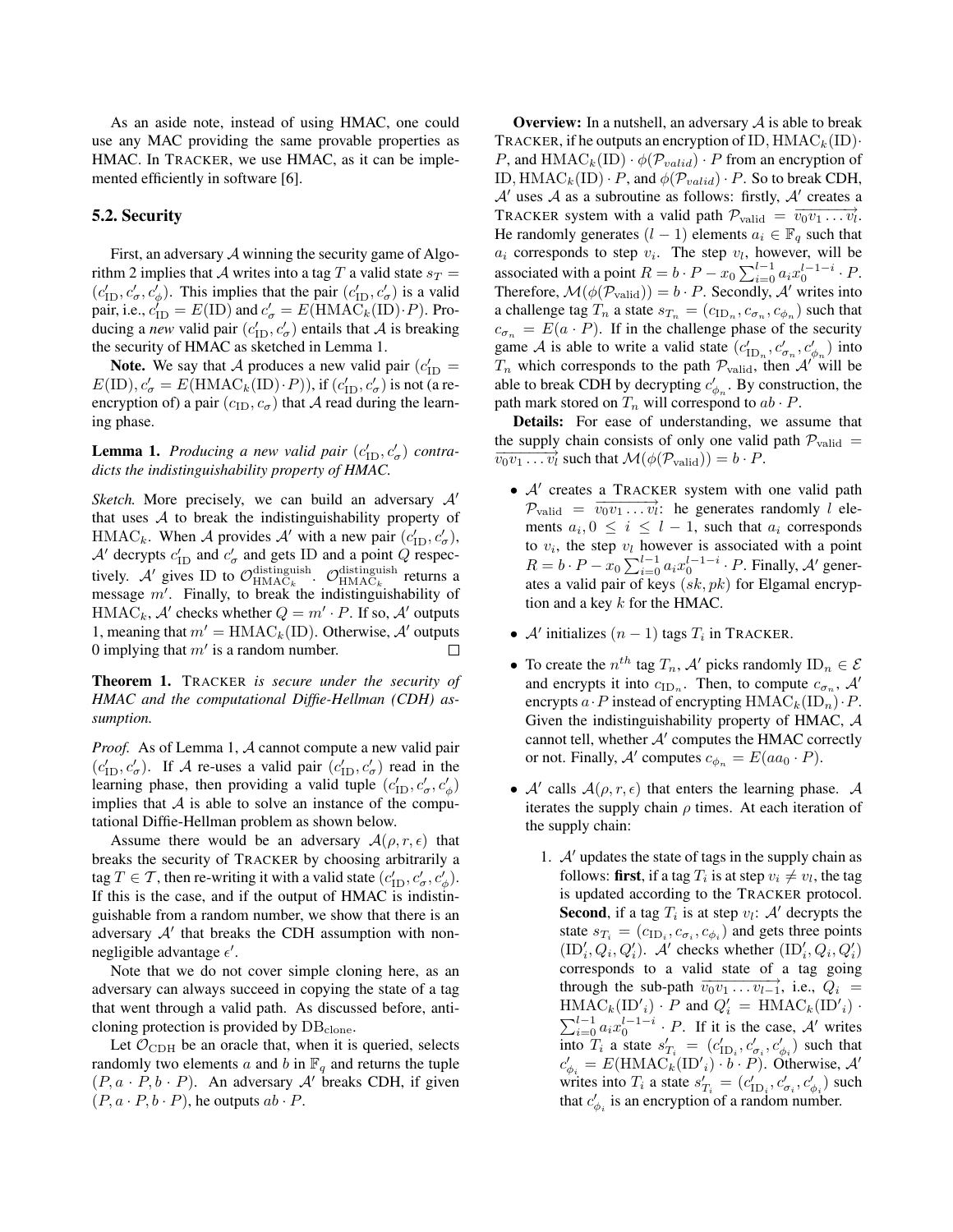Note. Writing the encryption of a random number into an invalid tag T does not affect the output of the CHECK function. An invalid tag  $T$  either did not go through the valid subpath  $\overrightarrow{v_0v_1 \ldots v_{l-1}}$  or it stores an invalid HMAC. When  $A$  calls the CHECK function on  $T$ , CHECK will always output  $\emptyset$ . Moreover, a valid tag T that went through  $P_{valid}$  will always store a valid path mark corresponding to  $\text{HMAC}_k(\text{ID}) \cdot b \cdot P$ .

- 2. Simulating  $\mathcal{O}_{\text{pick}}$ , A' provides A with r tags that A is allowed to read from and write into.
- 3. A gives back the r tags to A'. A simulates  $\mathcal{O}_{\text{M}}$ as follows:
	- Upon reading the state  $s_{T_i}$ =  $(c_{\text{ID'}_i}, c_{\sigma'_i}, c_{\phi'_i})$  of a tag  $T'_i$ ,  $\mathcal{A}'$  decrypts  $c_{ID'_i}$  to get  $ID'_i$ . First, A' verifies whether  $ID'_i = ID_n$ . If it is the case,  $A'$  aborts and restarts the game. Otherwise, A decrypts  $c_{\sigma'_i}$  and gets a point  $Q_i$ . Then,  $A'$  verifies whether the equation  $Q_i = \text{HMAC}_k(\text{ID'}_i) \cdot P$  holds. If it does not hold,  $A'$  rejects the tag  $T'_i$ .
	- If  $Q_i = \text{HMAC}_k(\text{ID'}_i) \cdot P$ , A' decrypts  $c_{\phi'_i}$ and gets a point  $Q'_i$ . A' then computes  $\pi_i =$  $\text{HMAC}_k(\text{ID'}_i)^{-1} \cdot Q'_i$ . If  $\pi_i = b \cdot P$ , i.e.,  $\pi_i$  is valid, A' outputs  $P_{valid}$ . Otherwise, A' rejects the tag  $T_i'$  and outputs  $\emptyset$ .
- After the learning phase,  $A'$  puts  $A$  into the challenge phase. A then returns a tag  $T \in \mathcal{T}$  which stores the state  $(c'_{\text{ID}}, c'_{\sigma}, c'_{\phi})$  to  $\mathcal{A}'$ .

Once A' receives  $(c'_{\text{ID}}, c'_{\sigma}, c'_{\phi})$ , he decrypts  $c'_{\text{ID}}$  and gets ID using Elgamal secret key sk. He checks whether  $ID = ID_n$ , i.e.,  $T = T_n$ . If it is not the case,  $A'$  restarts the game. Otherwise, A' decrypts  $c'_{\phi}$ . Since A' computes the HMAC of ID<sub>n</sub> as if it was a, the decryption of  $c'_{\phi}$  results in a point  $Q' = a \cdot \phi(\mathcal{P}_{valid}) \cdot P = ab \cdot P$ . To solve the CDH problem  $\mathcal{A}'$  outputs  $Q'$ .

 $A'$  succeeds in its attacks if: 1.) the game does not abort: A is not provided with tag  $T_n$  in the learning phase. 2.) In the challenge phase, A picks  $T_n$ .

In the learning phase, A is provided with  $r \cdot \rho$  tags. Since tags are selected randomly among  $n$  tags, the probability that A is not provided with  $T_n$  in the learning phase is  $(1 - \frac{1}{n})^{r \cdot \rho}$ . Moreover, the probability that A picks  $T_n$  in the challenge phase is  $\frac{1}{n}$ . Therefore, if  $\mathcal{A}(\rho, r, \epsilon)$  breaks TRACKER's security, then  $A'$  breaks CDH with advantage  $\epsilon' = \frac{1}{n}(1 - \frac{1}{n})^{r \cdot \rho} \epsilon.$ □

Above, we have shown that if there is an adversary  $A$ who breaks the security of TRACKER with one valid path, then there is an adversary who breaks CDH assumption. However, note that the security of TRACKER with one valid path can be extended to the security of TRACKER with multiple valid paths.

**Lemma 2.** *If there is an adversary*  $A(\rho, r, \epsilon)$  *who breaks* TRACKER*'s security with* ν *valid path, then there is an*  $adversary A(\rho, r, \epsilon')$  who breaks TRACKER's security with *one valid path.*

*Sketch.* In order to break TRACKER with one valid path  $\mathcal{P}_{valid}$ , A creates a supply chain of  $\nu$  valid paths such that  $\mathcal{P}_{valid}$  is one of the valid paths. Since  $\mathcal{A}(\rho, r, \epsilon)$ breaks TRACKER with  $\nu$  valid paths, he may output a tuple  $(c'_{\text{ID}}, c'_{\phi}, \sigma'_{i})$  that corresponds to the path  $\mathcal{P}_{\text{valid}}$  with probability  $\frac{1}{\nu} \epsilon$ . Therefore, the advantage of  $\mathcal{A}'$  is  $\epsilon' = \frac{\epsilon}{\nu}$ .  $\Box$ 

In conclusion, if there is an adversary  $\mathcal{A}(\rho, r, \epsilon)$  that breaks the security of TRACKER with  $\nu$  valid paths, then there is an adversary  $A'$  who breaks CDH with advantage  $\epsilon' = \frac{1}{\nu n} (1 - \frac{1}{n})^{r \cdot \rho} \epsilon.$ 

### 5.3. Privacy Analysis

For the privacy analysis, we use the semantic security property of Elgamal under re-encryption, cf., Golle et al. [13], to prove both tag unlinkability and step unlinkability.

Let  $\mathcal{O}_{\text{re}-\text{encrypt}}$  be the oracle that, provided with two ciphertexts  $c_1, c_2$ , randomly chooses  $b \in \{1, 2\}$ , re-encrypts  $c_b$  using Elgamal and public key  $pk$ , and returns the resulting ciphertext  $c'_b$ .

As this re-encryption is based on Elgamal, the semantic security property of Elgamal encryption is extended to semantic security under re-encryption. Let  $A$  be an adversary that selects two ciphertexts  $c_1$ ,  $c_2$  and provides oracle  $\mathcal{O}_{\text{re}-\text{encrypt}}$  with  $c_1$  and  $c_2$ .  $\mathcal{O}_{\text{re}-\text{encrypt}}$  randomly chooses b, re-encrypts  $c_b$  to  $c'_b$ , and returns  $c'_b$  to A. The semantic security of Elgamal under re-encryption implies that guessing the value of  $b$  is as difficult for  $A$  as the decisional Diffie-Hellman (DDH) problem [13].

Theorem 2 (Tag Unlinkability). TRACKER *provides tag unlinkability under the DDH assumption.*

*Proof.* Assume there is an adversary A whose advantage  $\epsilon$ to break the tag unlinkability experiment is non-negligible. We now construct a new adversary  $A'$  that executes  $A$  and breaks the semantic security of Elgamal under re-encryption ensured under the DDH assumption:

- $\bullet$   $A'$  creates a supply chain for the TRACKER protocol.
- $A'$  calls the adversary A. Simulating  $\mathcal{O}_{\text{select}}$ , A' provides A with two pairs  $(T_1, S_1)$  and  $(T_2, S_2)$  such that  $T_1$  and  $T_2$  are selected randomly among the *n* tags in the supply chain, and  $S_1$  (respectively  $S_2$ ) is the set of steps that  $T_1$  (respectively  $T_2$ ) went through so far.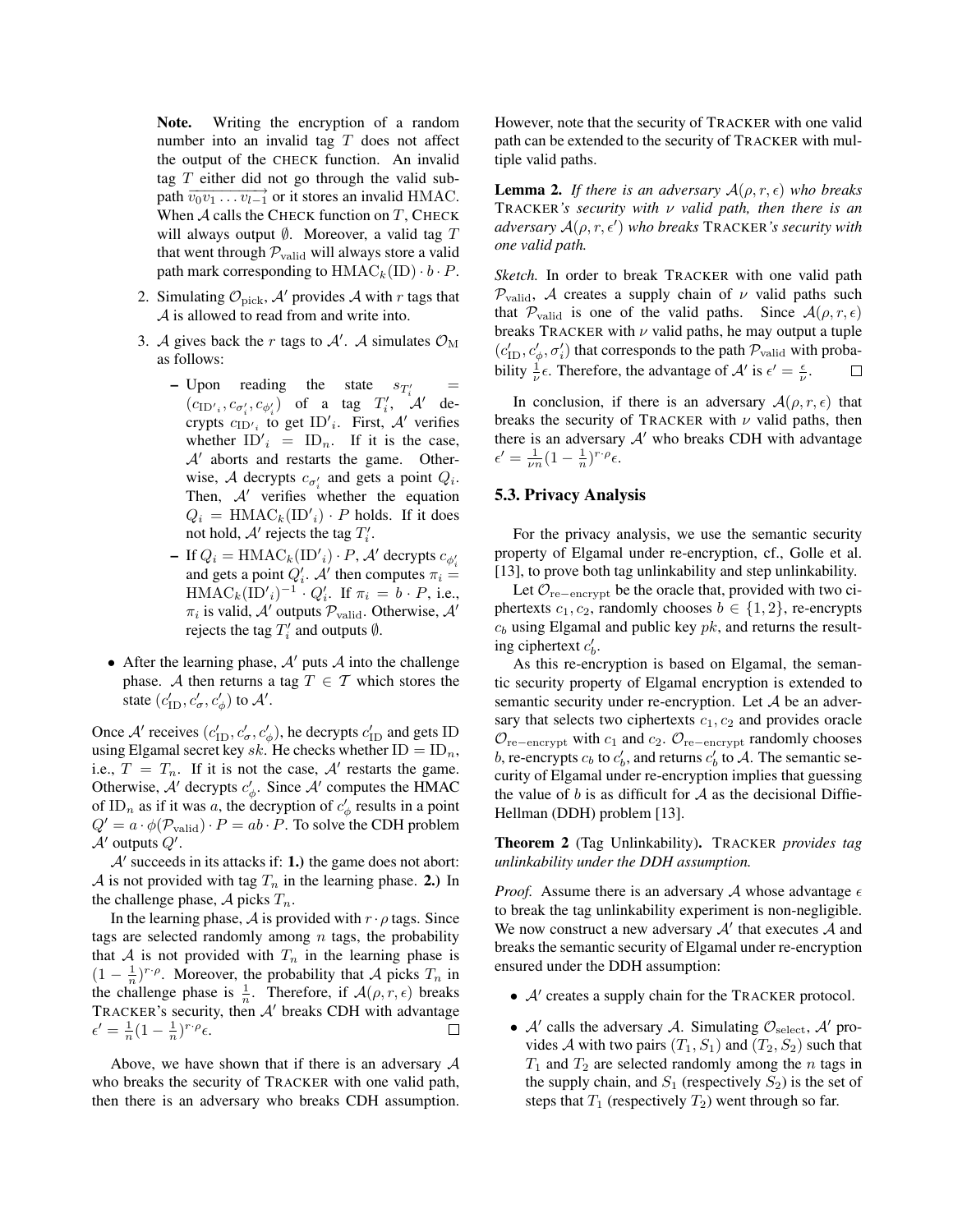- A iterates the supply chain  $\rho$  times. At each iteration i of the supply chain:
	- 1. A reads and writes into  $T_1$  and  $T_2$ .
	- 2. Simulating  $\mathcal{O}_{step}$ ,  $\mathcal{A}'$  provides  $\mathcal{A}$  with the next step that  $T_1$  (respectively  $T_2$ ) will go through in the next supply chain iteration.
	- 3. A' simulates  $\mathcal{O}_{select}$  and provides A with r pairs  $(T_{i,j}, S_{i,j}), 1 \leq j \leq r$ , where  $T_{i,j}$  is selected randomly, and  $S_{i,j}$  is the set of steps that  $T_{i,j}$ went through so far.  $A'$  is allowed to read from and write into these  $r$  tags.
- After the learning phase, A submits  $T_1$  and  $T_2$ to  $A'$  that simulates  $\mathcal{O}_{\text{flip}}$ .  $T_1$  contains state  $s_{T_1} = (c_{\text{ID}_1}, c_{\sigma_1}, c_{\phi_1})$ , and  $T_2$  contains state  $s_{T_1} =$  $(c_{\text{ID}_2}, c_{\sigma_2}, c_{\phi_2}).$
- $\mathcal{A}'$  transmits  $c_{\text{ID}_1}$  and  $c_{\text{ID}_2}$  to oracle  $\mathcal{O}_{\text{re-energy}}$ .
- $\mathcal{O}_{\text{re}-\text{encrypt}}$  randomly chooses b and returns the result  $c'_{\text{ID}_b}$  of re-encrypting one of the ciphertexts  $c_{\text{ID}_1}, c_{\text{ID}_2}$ to  $\AA'$ .
- $A'$  prepares the challenge tag  $T_c$ :
	- 1.  $A'$  iterates the supply chain one more time.
	- 2. A' randomly selects  $b' \in \{1, 2\}$  and stores the state  $s_{T_c} = (c'_{\text{ID}_b}, c'_{\sigma_{b'}}, c'_{\phi_{b'}})$  in  $T_c$ .
- Simulating  $\mathcal{O}_{\text{flip}}$ , A' provides A with the challenge tag  $T_c$ .
- $A'$  simulates  $\mathcal{O}_{select}$  and provides A with s pairs  $(T_i', S_i'), 1 \leq i \leq s$ , where  $T_i'$  is selected randomly, and  $S_i'$  is the set of steps that  $T_i'$  went through so far.  $A$  is allowed to read from and write into these  $s$  tags.

In general, given two events  ${E_1, E_2}$ , the probability that event  $E_1$  occurs is always  $Pr(E_1) = Pr(E_1|E_2)$ .  $Pr(E_2) + Pr(E_1|\overline{E_2}) \cdot Pr(\overline{E_2})$ . Now let  $E_1$  be the event that  $A'$  can break the semantic security of Elgamal under re-encryption, and  $E_2$  is the event that  $b = b'$  holds.

If  $b = b'$ , the state  $s_{T_c} = (c'_{\text{ID}_b}, c'_{\sigma_{b'}}, c'_{\phi_{b'}})$  stored on  $T_c$ corresponds to a well formed tuple. Therefore, A outputs his guess for the tag corresponding to challenge tag  $T_c$  with non-negligible advantage  $\epsilon$ . If A outputs  $T_1$ , this means that  $T_c$  stores a re-encryption of  $c_{\text{ID}_1}$ , and  $\mathcal{A}'$  outputs 1. If A outputs  $T_2$ , this means that  $T_c$  stores a re-encryption of  $c_{\text{ID}_2}$ , and  $\mathcal{A}'$  outputs 2.

If  $b \neq b'$ , the probability that A' breaks the semantic security of Elgamal under re-encryption is at worst a random guess, i.e.,  $\frac{1}{2}$ .

Since b' is selected randomly, the probability that  $b = b'$ holds is  $\frac{1}{2}$ . Therefore,

$$
Pr(E_1) = Pr(E_1 \cap E_2) + Pr(E_1 \cap E_2)
$$
  
=  $Pr(E_2) \cdot Pr(E_1|E_2) + Pr(\overline{E_2})$   
 $\cdot Pr(E_1|\overline{E_2})$   
=  $\frac{1}{2}Pr(E_1|E_2) + \frac{1}{2}Pr(E_1|\overline{E_2})$   
=  $\frac{1}{2}(\frac{1}{2} + \epsilon) + \frac{1}{2}Pr(E_1|\overline{E_2})$   
 $\geq \frac{1}{2}(\frac{1}{2} + \epsilon + \frac{1}{2}) = \frac{1}{2} + \frac{\epsilon}{2}$ 

Consequently, the *advantage* of  $A'$  to break the semantic security of Elgamal under re-encryption is at least  $\frac{\epsilon}{2}$ . As a conclusion, if A has a non-negligible advantage  $\epsilon$  to break TRACKER,  $A'$  as well will have a non-negligible advantage  $\frac{\epsilon}{2}$  to break the semantic security of Elgamal under re-encryption.  $\Box$ 

Theorem 3 (Step Unlinkability). TRACKER *provides step unlinkability under the DDH assumption.*

*Proof.* Assume there is an adversary A whose advantage  $\epsilon$ to break the step unlinkability experiment is non-negligible. We now construct a new adversary  $A'$  that executes  $A$ and breaks the semantic security of Elgamal under reencryption:

- $\bullet$   $A'$  creates a supply chain for the TRACKER protocol with *n* tags,  $\eta + 1$  steps, and  $\nu$  valid paths.
- $A'$  calls the adversary A. Simulating  $\mathcal{O}_{\text{choose}}$ ,  $A'$  provides  $A$  with a tag  $T$  entering the supply chain.
- A iterates the supply chain  $\rho$  times. At each iteration i of the supply chain:
	- 1. A reads from and writes into T.
	- 2. Simulating  $\mathcal{O}_{step}$ ,  $\mathcal{A}'$  provides  $\mathcal{A}$  with the next step  $v_{T,(i+1)}$  that T will go through in the next supply chain iteration.
	- 3. A' simulates  $\mathcal{O}_{\text{draw}}$  and provides A with r pairs  $(T_{i,j}, S_{i,j}), 1 \leq j \leq r$ , where  $T_{i,j}$  is a tag that will go through  $v_{T,(i+1)}$  in the next iteration, and  $S_{i,j}$  is the set of steps that  $T_{i,j}$  went through so far.  $A$  is allowed to read from and write into these r tags.
	- 4. A' simulates  $\mathcal{O}_{select}$  and provides A with s pairs  $(T'_{i,j}, S'_{i,j}), 1 \leq j \leq s$ , where  $T'_{i,j}$  is a tag selected randomly, and  $S'_{i,j}$  is the set of steps that  $T'_{i,j}$  went through so far. A is allowed to read from and write into these s tags.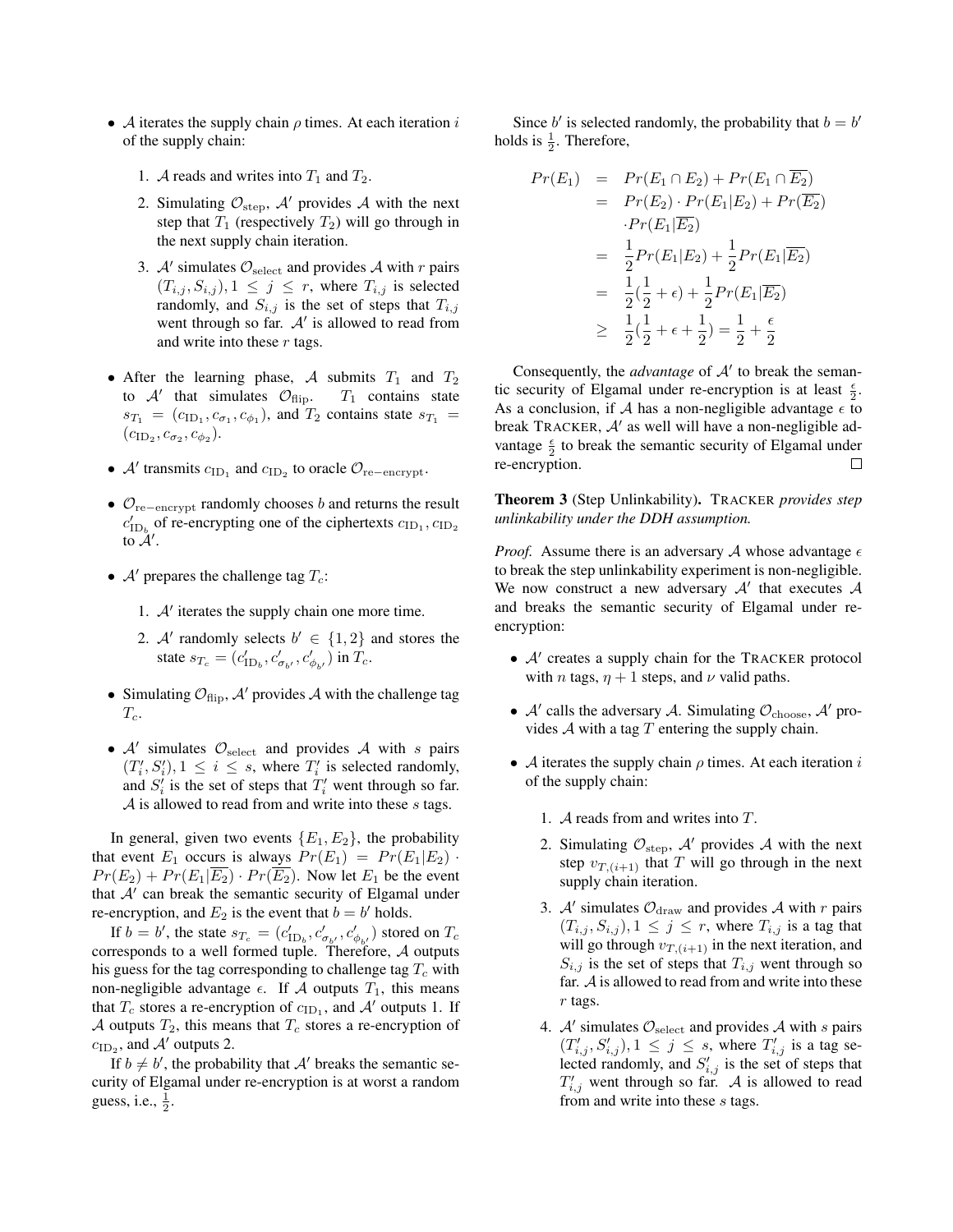- 5. A provides the oracle  $\mathcal{O}_{\text{step}}$  with tags  $T'_{i,j}$ . A' simulates  $\mathcal{O}_{step}$  and provides A with the next step of tags  $T'_{i,j}$ .
- 6. When  $A$  iterates the supply chain, he will again receive the tags  $T_{i,j}$ ,  $T'_{i,j}$  which he can read from.

Without loss of generality, we assume that  $T$  went through path  $P = \overline{v_0 v_1 \dots v_p}$ . Let  $P' = \overline{v_0 v'_1 \dots v'_p}$ be a path such that  $P$  and  $P'$  have no step in common except for  $v_0$ .

- In the challenge phase,  $A'$  provides A with a challenge tag  $T_c$  that just entered the supply chain.
- A is allowed to iterate the supply chain  $\rho$  times.
- Before each iteration  $i$ :
	- 1. A can read from and write into  $T_c$ .
	- 2.  $A'$  simulates  $\mathcal{O}_{select}$  and provides A with s pairs  $(T'_{i,j}, S'_{i,j}), 1 \leq j \leq s$ , where  $T'_{i,j}$  is a tag selected randomly, and  $S'_{i,j}$  is the set of steps that  $T'_{i,j}$  went through so far. A' is allowed to read and write into these s tags.
	- 3. A provides the oracle  $\mathcal{O}_{\text{step}}$  with tags  $T'_{i,j}$ . A' simulates  $\mathcal{O}_{step}$  and provides A with the next step of tags  $T'_{i,j}$ .
- To update the state of  $T_c$  in the challenge phase,  $A<sup>'</sup>$ proceeds as follows:
	- During the first iteration:
		- 1.  $A'$  computes two states. He computes  $s_{T_c,1}^1 = (c_{\text{ID}}^1, c_{\sigma}^1, c_{\phi_1}^1)$  as if  $T_c$  will go through  $v_1$  in the first iteration. He computes  $s_{T_c,2}^1 = (c_{\text{ID}}^1, c_{\sigma}^1, c_{\phi_2}^1)$  as if  $T_c$  will go through  $v'_1$  in the first iteration.
		- 2. A' then transmits  $c_{\phi_1}^1$  and  $c_{\phi_2}^1$  to oracle  $\mathcal{O}_{\text{re-encrypt}}$ .
		- 3.  $\mathcal{O}_{re-encrypt}$  returns the result  $c'_{\phi_b}$  of reencrypting one of the two ciphertexts  $c_{\phi_1}^1$ ,  $c^1_{\phi_2}$  to  $\mathcal{A}'$ .
		- 4. A' writes the state  $s_{T_c}^1 = (c_{\text{ID}}^1, c_{\sigma}^1, c_{\phi_b}^{\prime})$  into  $T_c$ .
	- In the next iterations,  $A'$  updates the state of  $T_c$ as if  $T_c$  will go through the sub-path  $v'_2v'_3 \dots v'_p$ .
- At the end of the challenge phase,  $A$  reads the state of tag  $T_c$  and outputs b.

Note that the path stored in  $T_c$  is now either  $\mathcal{P}_{T_c}$  =  $\frac{\partial^2 u}{\partial v \partial y \partial z \partial x \partial y}$  or P'<sub>T<sub>c</sub></sub> = P' =  $\frac{\partial^2 u}{\partial v' \partial y \partial x \partial y}$ .

If A outputs  $b = 1$ , this means that  $T_c$  and T have a step in common that is different from  $v_0$ . Since  $\mathcal{P}_{T_c} \cap \mathcal{P} =$  $\{v_0, v_1\}$  and  $\mathcal{P'}_{T_c} \cap \mathcal{P} = \{v_0\}$ , outputting 1 implies that  $T_c$  went through  $\mathcal{P}_{T_c}$  and hence through  $v_1$ . Therefore, the state that  $T_c$  stored at the first iteration corresponds to  $\overrightarrow{v_0v_1}$ , and  $c'_{\phi_b}$  is a re-encryption of  $c^1_{\phi_1}$ . A' outputs 1.

If A outputs  $b = 2$ , this means that  $T_c$  and T do not have a step in common except for  $v_0$ . This implies as well that  $T_c$ went through  $\mathcal{P'}_{T_c} = \mathcal{P'}$  and hence through  $v'_1$ . Therefore, the state that  $T_c$  stored at the first iteration corresponds to  $v_0v_1'$ , and  $c'_{\phi_b}$  is a re-encryption of  $c_{\phi_2}^1$ . A' outputs 2.

Therefore, if A has a non-negligible advantage  $\epsilon$  in breaking TRACKER,  $A'$  as well has non-negligible advantage  $\epsilon$  in breaking the semantic security of Elgamal under re-encryption, leading to a contradiction.

 $\Box$ 

### 6. Evaluation

TRACKER can be implemented using today's available RFID tags. It requires tags to only store data, i.e, the encrypted ID, the encrypted HMAC and the encrypted path mark. Consequently, the tag stores three Elgamal ciphertexts  $c_{\text{ID}} = (r_{\text{ID}} \cdot P, \text{ID} + r_{\text{ID}} \cdot Y)$ ,  $c_{\sigma}$  =  $(r_{\sigma} \cdot P, \mathcal{M}(\text{HMAC}_k(\text{ID})) + r_{\text{ID}} \cdot Y)$  and  $c_{\phi} = (r_{\phi} \cdot$  $P, \mathcal{M}(\phi_{\text{ID}}(\mathcal{P}_{\text{valid}})) + r_{\phi} \cdot Y)$ , which results in an overall storage of  $2 \cdot 3 \cdot 160 = 960$  bits. Storing only 1 Kbit of data is feasible for today's EPC Class 1 Gen 2 UHF tags, for example Alien Technology's Higgs 3 tags [1].

Complexity for readers is also low in TRACKER. A reader  $\overline{R}_i$  at step  $v_i$  is required to store an element  $a_i \in \mathbb{F}_q$ and the public key of Elgamal  $pk$ . So, the total storage per reader is less than 80 bytes. Regarding computation,  $R_i$ is required to update the path mark of the tags passing by and to re-encrypt three ciphertexts: this sums up to a total three elliptic curve Elgamal encryptions. Based on previous research [7], we conjecture this to be feasible even for lightweight embedded readers.

The manager  $M$  is the entity verifying the path that a tag  $T$  went through. Therefore,  $M$  is required to decrypt the ciphertexts stored on the tag using the secret key  $sk$ . M maintains two hash tables: the first table stores the list of valid paths in the supply chain. The second table is  $DB<sub>clone</sub>$ . This is a hash table containing the IDs that  $M$  has read. So, the storage required for  $M$  is linear in the number of valid paths, and the number of tags in the supply chain  $O(\nu + n)$ , the path verification cost has constant complexity: when M reads a tag  $T$ ,  $M$  is required to decrypt three elliptic curve ciphertexts to get ID,  $\mathcal{M}(\text{HMAC}_k(\text{ID}))$  and  $\mathcal{M}(\phi_{\text{ID}}(\mathcal{P}))$ . Therewith, he computes a single HMAC and compares the output.

To detect cloning,  $M$  checks whether  $DB_{\text{clone}}$  contains ID. This operation is a hash look-up operation of cost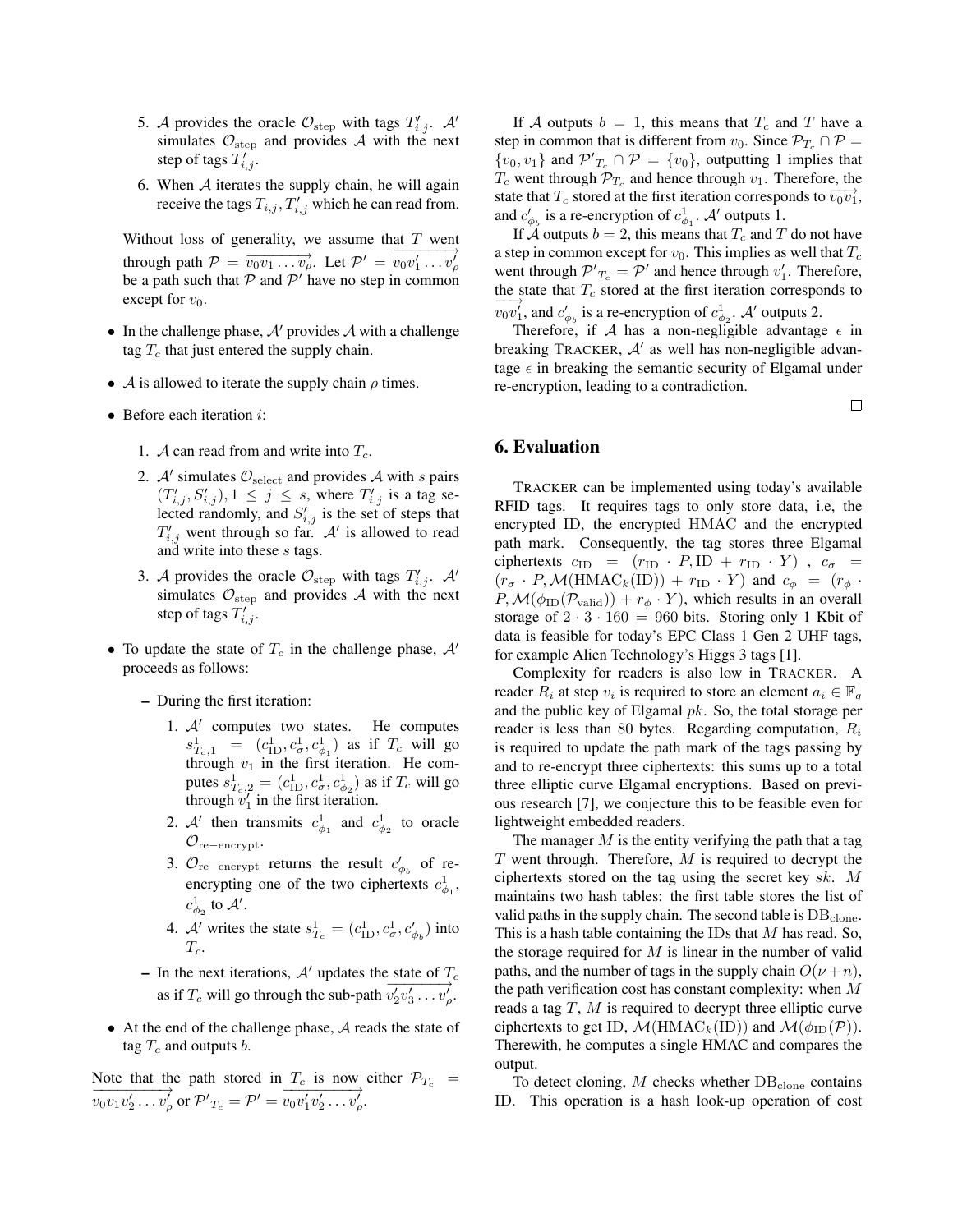$O(1)$ . If no cloning is detected, M uses  $\mathcal{M}(\phi_{\text{ID}}(\mathcal{P}))$  and  $HMAC_k(ID)$  to derive  $\mathcal{M}(\phi(\mathcal{P}))$ . Finally, M traces the tag path by looking up  $\mathcal{M}(\phi(\mathcal{P}))$  into the table of valid paths.

In total, M performs three elliptic curve Elgamal decryptions, one HMAC verification, and two hash look-up operations per tag verification which is "cheap". As a conclusion, the complexity of TRACKER on the manager side is  $O(n + \nu)$  storage and  $O(1)$  computation.

Assume the size of an ID being 96 bit as specified for EPC Class 1 Generation 2 tags, and each entry  $\mathcal{M}(\phi(\mathcal{P}_{\text{valid}}))$  is 160 bit. A large sample TRACKER system supporting  $n = 10^9$  different tags,  $\eta = 10^3$  readers, and  $\nu = 10^6$  different valid paths with maximum length of 10 would consume only around  $\approx$  11 GByte of storage for manager  $M$ . We conjecture this storage to be available for the manager of such a supply chain.

# 7. Related Work

Although historically one of the major applications for RFID tags, secure and privacy-preserving supply chain management has not received much attention in research. Instead, research focuses more on privacy-preserving authentication protocols and their cryptographic primitives [4, 8, 16, 24, 30], see Avoine [3] for an overview.

Ouafi and Vaudenay [25] address counterfeiting of products using strong cryptography on RFID tags. To protect against malicious state updates, tags authenticate readers at every step in the supply chain. Only if readers are successfully authenticated, tags will update their internal state. Ouafi and Vaudenay [25] require tags to evaluate a cryptographic hash function twice: for reader authentication and for the state update. A similar approach with tags evaluating cryptographic hash functions is proposed by Li and Ding [21]. While such setups using cryptography-enabled tags might lead to a secure and privacy-preserving solution of the counterfeiting problem, tags will always be more expensive than read/write-only tags in TRACKER.

Chawla et al. [10] check whether covert channels exist in a supply chain that leak information about a supply chain's internal details to an adversary. Therefore, tags' state is frequently synchronized with a backend-database. If a tag's state contains "extra" data not in the database, the tag is rejected. TRACKER's focus, however, is on the secure, privacy-preserving detection of which path a tag has taken.

Shuihua and Chu [28] detect malicious tampering of a tag's state in a supply chain using watermarks. However, there is neither a way to identify a tag's path, nor to protect its privacy in the supply chain.

Kerschbaum and Oertel [19] detect counterfeits in the supply chain using pattern matching for anomaly detection. When a tag is read, this information is stored in a central

database along with the ID of the tag. Unlike TRACKER, the focus of this paper is privacy-preservation of readers participating in the supply chain. There is no privacy for the tags in the supply chain.

Regarding simple product genuineness verification, solutions exist that rely on physical properties of a "tag". For example, TAGSYS produces holographic "tags" that are expensive to clone [29]. Verayo produces tags with Physically Unclonable Functions (PUF) [32]. While these approaches solve product genuineness verification, they neither support identification of tag's paths nor any kind of privacy properties.

Our construction based on polynomial path encoding might resemble other (cryptographic) constructions based on, e.g., Rabin fingerprints [26], aggregated messages authentication codes [18] or any kind of aggregated signatures. However, we stress that our design focuses on 1.) preserving both the order or sequence of steps in the supply chain and the privacy of paths and tags, 2.) at the same time putting only minimal computational burden on the manager  $(O(1)$  complexity with low overhead), and 3.) being provable. While alternative constructions might be envisioned, this is far from being straightforward.

Finally, while Golle et al. [13] and Ateniese et al. [2] use re-encryption techniques similar to re-encryption used in this work, both target only simple tag identification. TRACKER, however, targets privacy-preserving identification of different paths that tags can take in the supply chain.

# 8. Conclusion

In this paper, we presented TRACKER to address security and privacy challenges in RFID-based supply chain management. TRACKER's main idea is to encode valid paths in a supply chain using polynomials. Readers representing steps in the supply chain evaluate polynomials successively, such that eventually the manager of the supply chain can uniquely identify the exact path a tag has taken. TRACKER's security, privacy, and unlinkability properties against adversaries relies on the semantic security of Elgamal and the security of HMAC, and we prove these properties. Contrary to related work, TRACKER does not require any computational complexity on the tag, but only 80 bytes of storage. This shows TRACKER's feasibility for today's cheap EPC Class 1 Gen 2 RFID tags.

Acknowledgment: This work has been funded by L'Agence Nationale de la Recherche (ANR), grant reference ANR-07- SESU-009, project RFID-AP.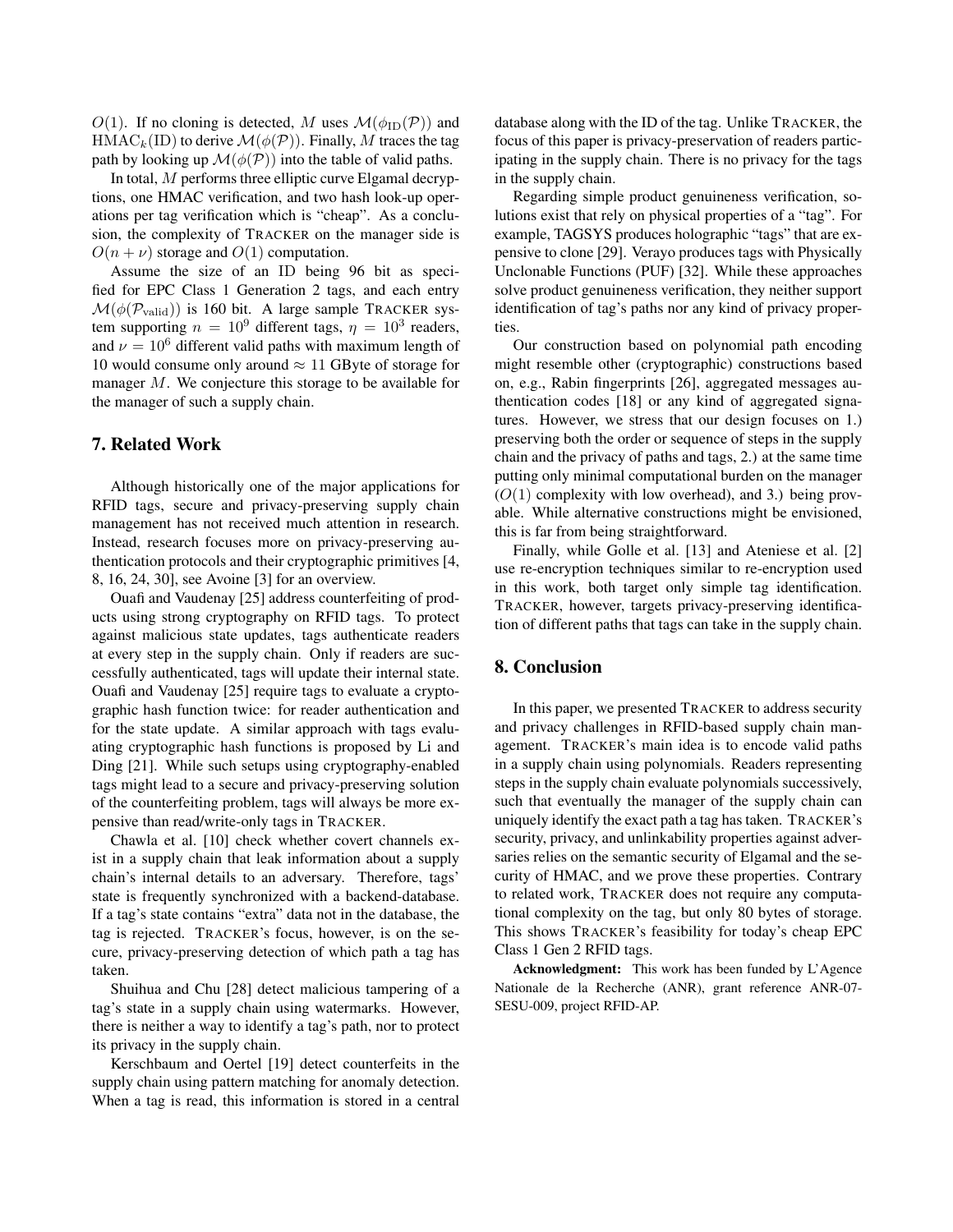# References

- [1] Alien Technology. RFID Tags, 2009. http://www.alientechnology.com/ tags/index.php.
- [2] G. Ateniese, J. Camenisch, and B. de Medeiros. Untraceable rfid tags via insubvertible encryption. In *CCS '05: Proceedings of the 12th ACM conference on Computer and communications security*, pages 92– 101, New York, NY, USA, 2005. ACM. ISBN 1- 59593-226-7.
- [3] G. Avoine. RFID Security & Privacy Lounge, 2010. http://www.avoine.net/rfid/.
- [4] G. Avoine, E. Dysli, and P. Oechslin. Reducing time complexity in rfid systems. In *Selected Areas in Cryptography*, pages 291–306, Kingston, Canada, 2005. ISBN 978-3-540-33108-7.
- [5] M. Bellare. New Proofs for NMAC and HMAC: Security without Collision-Resistance. In *Proceedings of Annual International Cryptology Conference*, pages 602–619, Santa Barbara, USA, 2006. ISBN 3-540- 37432-9.
- [6] M. Bellare, R. Canetti, and H. Krawczyk. Keying hash functions for message authentication. In *Proceedings of Annual International Cryptology Conference*, pages 1–15, Santa Barbara, USA, 1996. ISBN 3-540-61512- 1.
- [7] E.-O. Blass and M. Zitterbart. Towards acceptable public-key encryption in sensor networks. In *Proceedings of ACM 2nd International Workshop on Ubiquitous Computing*, pages 88–93, Miami, USA, 2005. ISBN 972-8865-24-4.
- [8] E.-O. Blass, A. Kurmus, R. Molva, G. Noubir, and A. Shikfa. The  $F_f$ -family of protocols for rfid-privacy and authentication. *IEEE Transactions on Dependable and Secure Computing*, 2010. http://doi.ieeecomputersociety.org/ 10.1109/TDSC.2010.37, ISSN 1545-5971.
- [9] K. Brooks. Anti-Counterfeiting Initiatives and RFID Practices. *Contract Pharma*, Feb 2006. http://tinyurl.com/yj5pxct.
- [10] K. Chawla, G. Robins, and W. Weimer. On Mitigating Covert Channels in RFID-Enabled Supply Chains. In *RFIDSec Asia*, Singapore, 2010. http://rfidsec2010.i2r.a-star.edu. sg.
- [11] T. Dimitrou. rfidDOT: RFID delegation and ownership transfer made simple. In *Proceedings of International Conference on Security and privacy in Communication Networks*, Istanbul, Turkey, 2008. ISBN 978-1-60558-241-2.
- [12] EU project SToP. Stop Tampering of Products, 2010. http://www.stop-project.eu/.
- [13] P. Golle, M. Jakobsson, A. Juels, and P. Syverson. Universal re-encryption for mixnets. In *In Proceedings of the 2004 RSA Conference, Cryptographer's track*, pages 163–178. Springer-Verlag, 2002.
- [14] ICC Commercial Crime Services. Counterfeiting Intelligence Bureau, 2010. http://www.icc-ccs.org/index.php? option=com content&view=article&id= 29&Itemid=39.
- [15] International Medical Products Anti-Counterfeiting Taskforce. International Medical Products Anti-Counterfeiting Taskforce – IMPACT, 2010. http://www.who.int/impact/.
- [16] A. Juels and S. Weis. Authenticating pervasive devices with human protocols. In *CRYPTO*, pages 293–308, Santa Barbara, USA, 2005. ISBN 3-540-28114-2.
- [17] A. Juels and S.A. Weis. Defining Strong Privacy for RFID. In *PerCom Workshops*, pages 342–347, White Plains, USA, 2007. ISBN 978-0-7695-2788-8.
- [18] J. Katz and A. Y. Lindell. Aggregate message authentication codes. In *Topics in Cryptology CT-RSA 2008*, volume 4964 of *Lecture Notes in Computer Science*, pages 155–169. Springer Berlin / Heidelberg, 2008. ISBN 978-3-540-79262-8.
- [19] F. Kerschbaum and N. Oertel. Privacy-Preserving Pattern Matching for Anomaly Detection in RFID Anti-Counterfeiting. In *Workshop on RFID Security – RFIDSec'10*, Istanbul, Turkey, June 2010.
- [20] H. Krawczyk, M. Bellare, and R. Canetti. Hmac: Keyed-hashing for message authentication, 1997. RFC 2104, http://www.ietf.org/rfc/rfc2104.txt.
- [21] Y. Li and X. Ding. Protecting RFID communications in supply chains. In *Proceedings of ACM Symposium on Information, Computer and Communications Security*, pages 234–241, Singapore, 2007. ISBN 1-59593- 574-6.